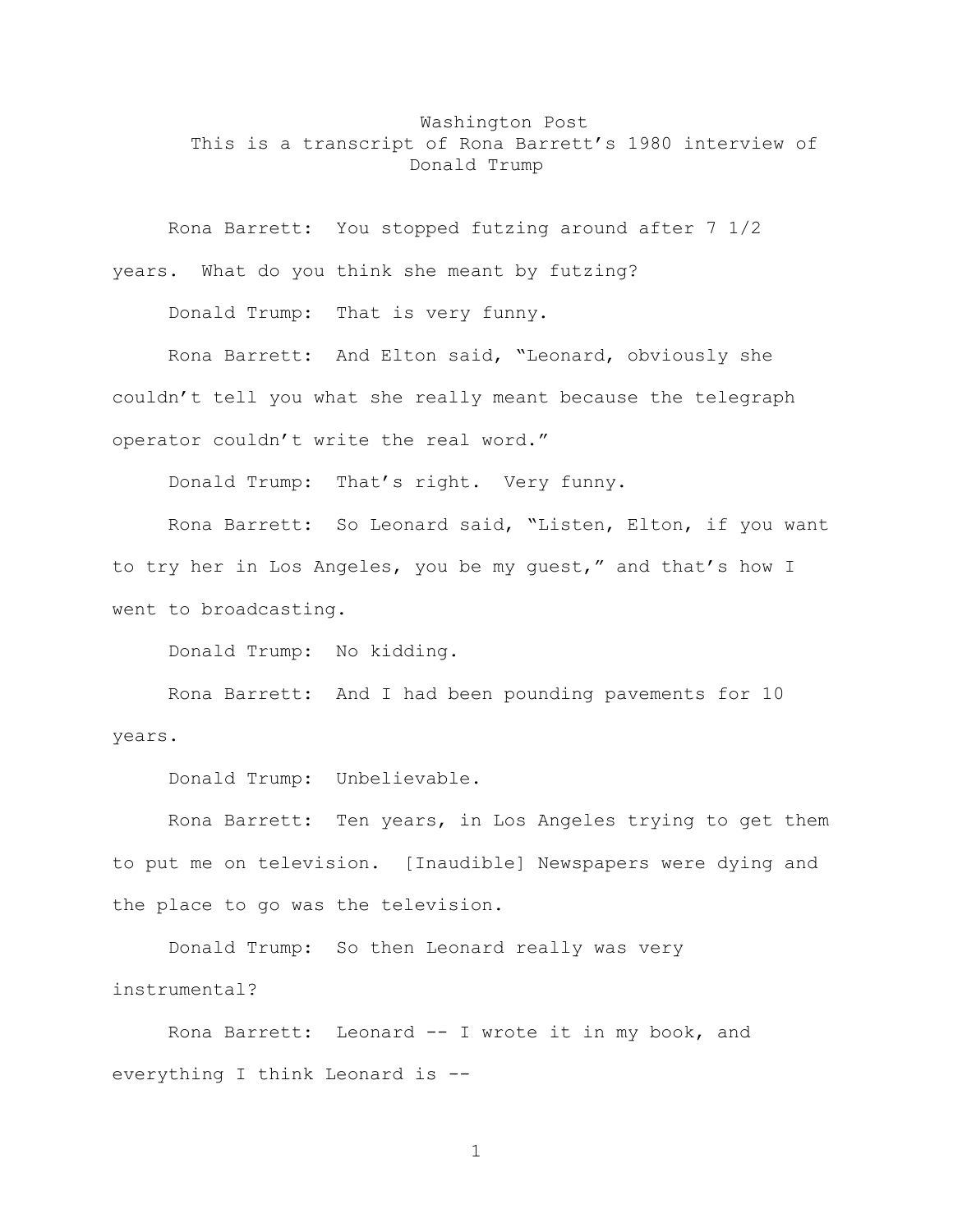Donald Trump: Well, he felt very badly you're leaving, you know. In person, he told me he was very disappointed.

Rona Barrett: Are you kidding me? He sent me the most stunning letter. I will always save it forever. He thought it was a great, great mistake and a great loss to ABC. I did too. But I couldn't fight the powers that they --

Donald Trump: When are you going to show those powers, that maybe?

Rona Barrett: Maybe. Hopefully, hopefully we'll show them together, Donald, okay?

Donald Trump: That maybe. You won't maybe. That maybe, so anyway. That's great Rona.

Rona Barrett: Do you think it's possible, the great American dream has always been to become a millionaire? For the people who have nothing, do you think that's a reality today? Do you think in the 1980s that anyone can grow up to become a millionaire? Is that a reality?

Donald Trump: I think nowadays, Rona, I think it's more and more of a reality with the lack of incentives that are being given to so many people. Many more people have a tendency maybe to give up. And I think the people that don't, I think they're actually finding the ways, or maybe the paths are a little bit smoother than they were five, and 10, and 15 years ago. It's a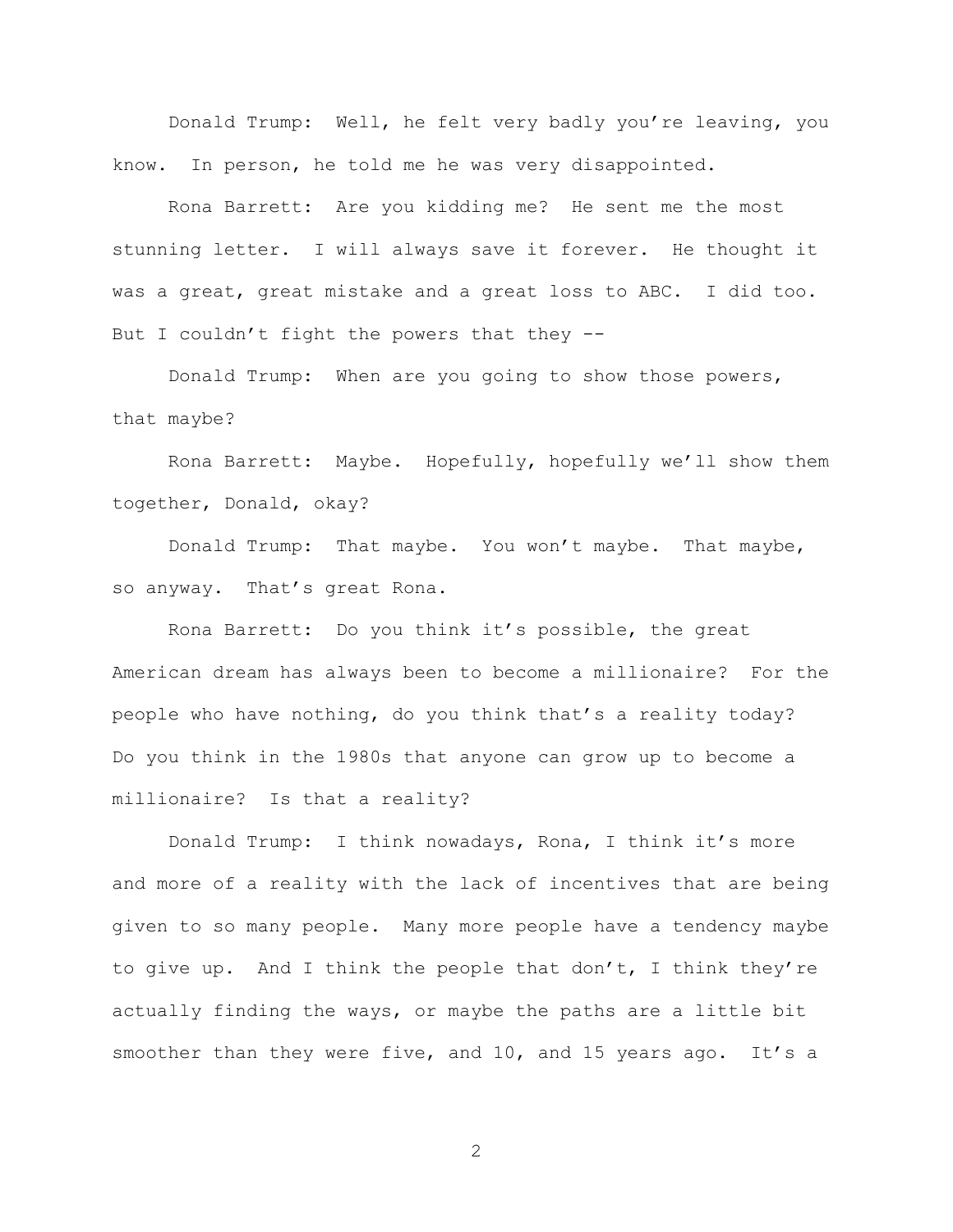sad commentary but nevertheless it's possibly easier now than it was 10 years ago.

Rona Barrett: Do you think it is easier to become a millionaire?

Donald Trump: I really do. I think people, I think many people who've lost incentives, I think that with what's happening with even the country as a whole, it's a sad situation, and people sort of become a little depressed, and their own depression and the country's depression leads to that lack of incentive. And becoming wealthy, or becoming successful, or becoming -- whatever the word is when you say becoming anything, I think it largely has to do with incentive and drive and enthusiasm.

Rona Barrett: You're 34-years-old. Your assets are considered to be over a billion dollars. Where did you get the incentive? I mean 34, it's so young, Donald.

Donald Trump: Well, I don't look at, really in my case, necessarily incentive. I enjoy what I'm doing. I really enjoy what I'm doing. I look at it as being somewhat creative. We've done developments that people said could not be done. And maybe because of the timing, maybe it was inflation, maybe -- whatever the end result has turned out to be tremendous with the various hotels, et cetera. I think I just basically -- I thrive on what I do. I enjoy what I do. I like what I do. It's not that I'm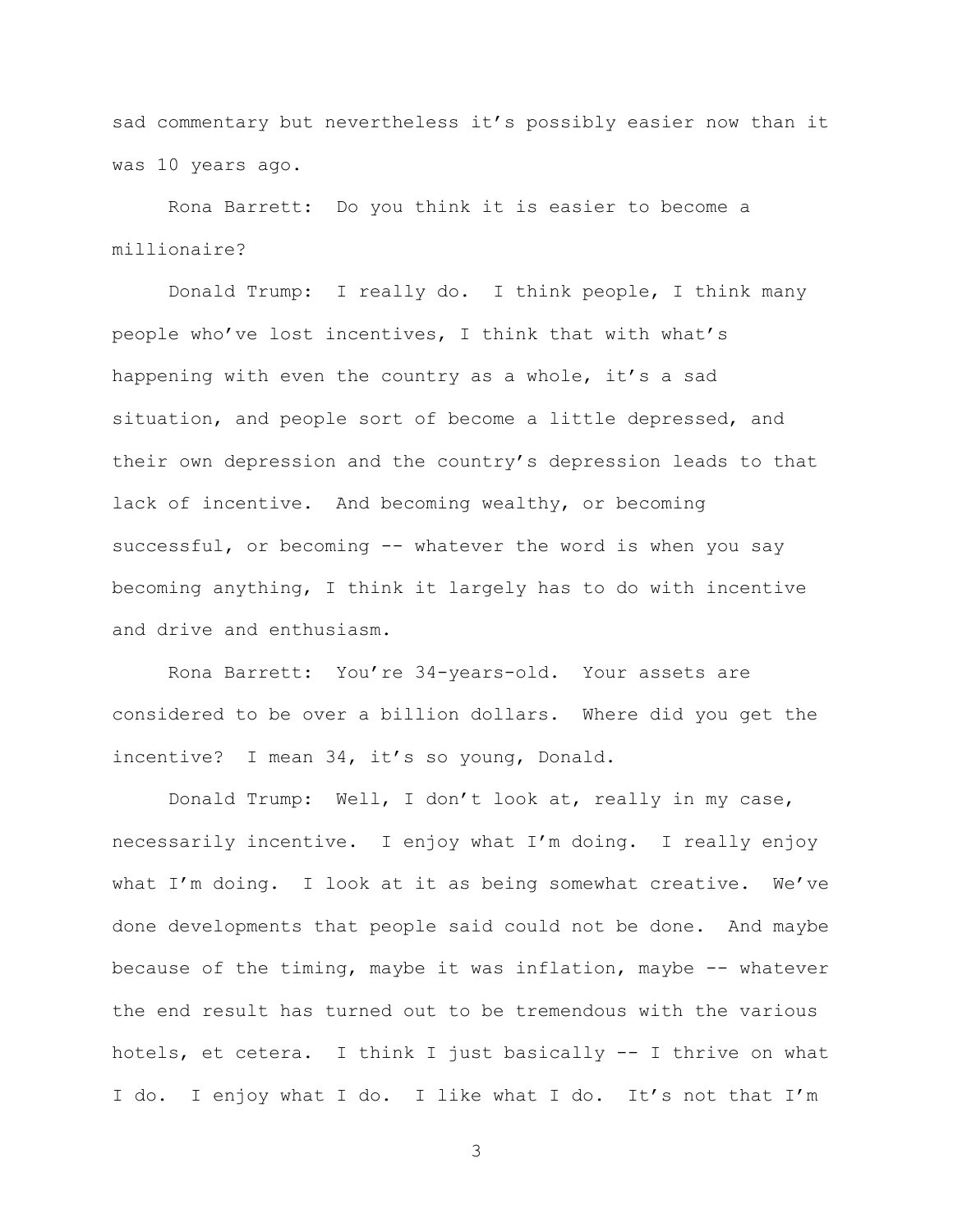looking for anything. I just enjoy it. When I get up in the morning, I'm excited about the day.

Rona Barrett: Is work your love?

Donald Trump: It really is. I enjoy so much my work, and I think that's probably the key to anybody's success.

Rona Barrett: Is there anything you can't have?

Donald Trump: Well, I believe if you think that you can't have it, you probably won't have it. You have to go into everything with a positive attitude. You know they say that, I was telling somebody a little bit before, they say that the human mind is only using one percent of its potential, and that if the human mind could use three percent, you could do literally anything. You could cure the major diseases. You could do anything, just one mind in this world if it could get up to three percent of its maximum potential. So let's say you don't get up to three percent, but if you can get a little bit more out of than the one percent, I think you're going to be able to do pretty much whatever you want to do if you have the basic ingredients going in.

Rona Barrett: But in terms of specifics, I totally agree about positive thinking. But you, is there anything you can't have materialistically or emotionally? Is there something that your money cannot buy?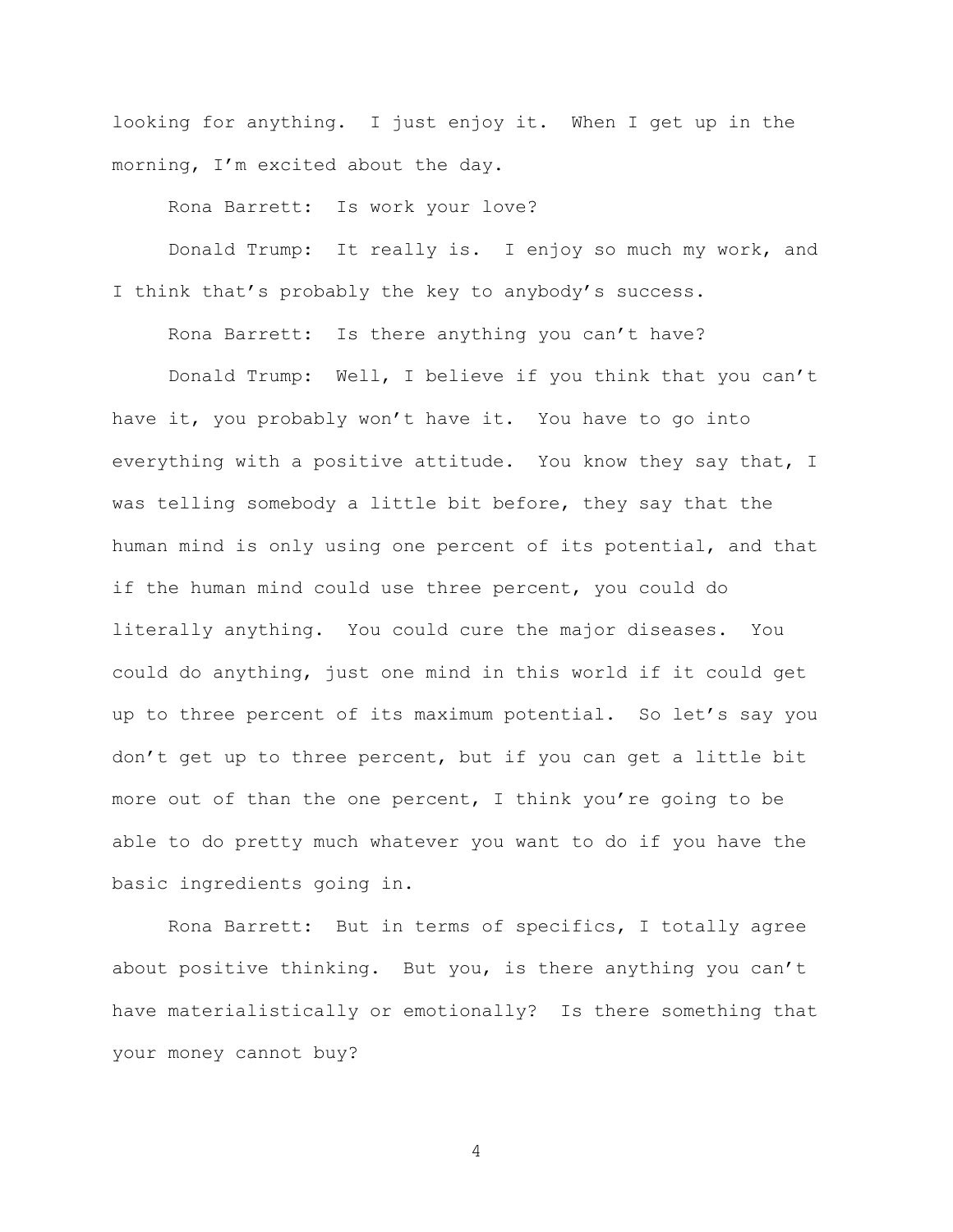Donald Trump: Well, that's a very nice question, Rona. I'm not sure that there's an answer to it. I mean, I'm quite happy with everything. I'm quite happy with the way everything's worked out for me at this point, and this point hasn't been very far. In 10 years, if we sit down at the same situation, maybe I'll tell you, "Rona, you know, I've made mistakes here and mistakes there," which today I don't think are mistakes. But at this moment I would say --

By the way, money is not the ingredient. Money has nothing to do with the ingredient. It's just whether I was an artist, I'm just pushing my work and enjoying my work. Whatever it is. I think you just have to be happy in what you do. In my case, by the way, my art is my real estate and my buildings, and if the deals work out well, that makes me happy because that's sort of a sign of accomplishment. That's pretty much the way I feel about it.

Rona Barrett: Do you think that the acquisition of wealth though is an absolute aphrodisiac?

Donald Trump: No, not at all. In fact, I think in many cases it really creates problems that you normally wouldn't have.

Rona Barrett: Like what?

Donald Trump: Well, many. You're expected to be a certain kind of a person, and maybe you're not necessarily cut out to be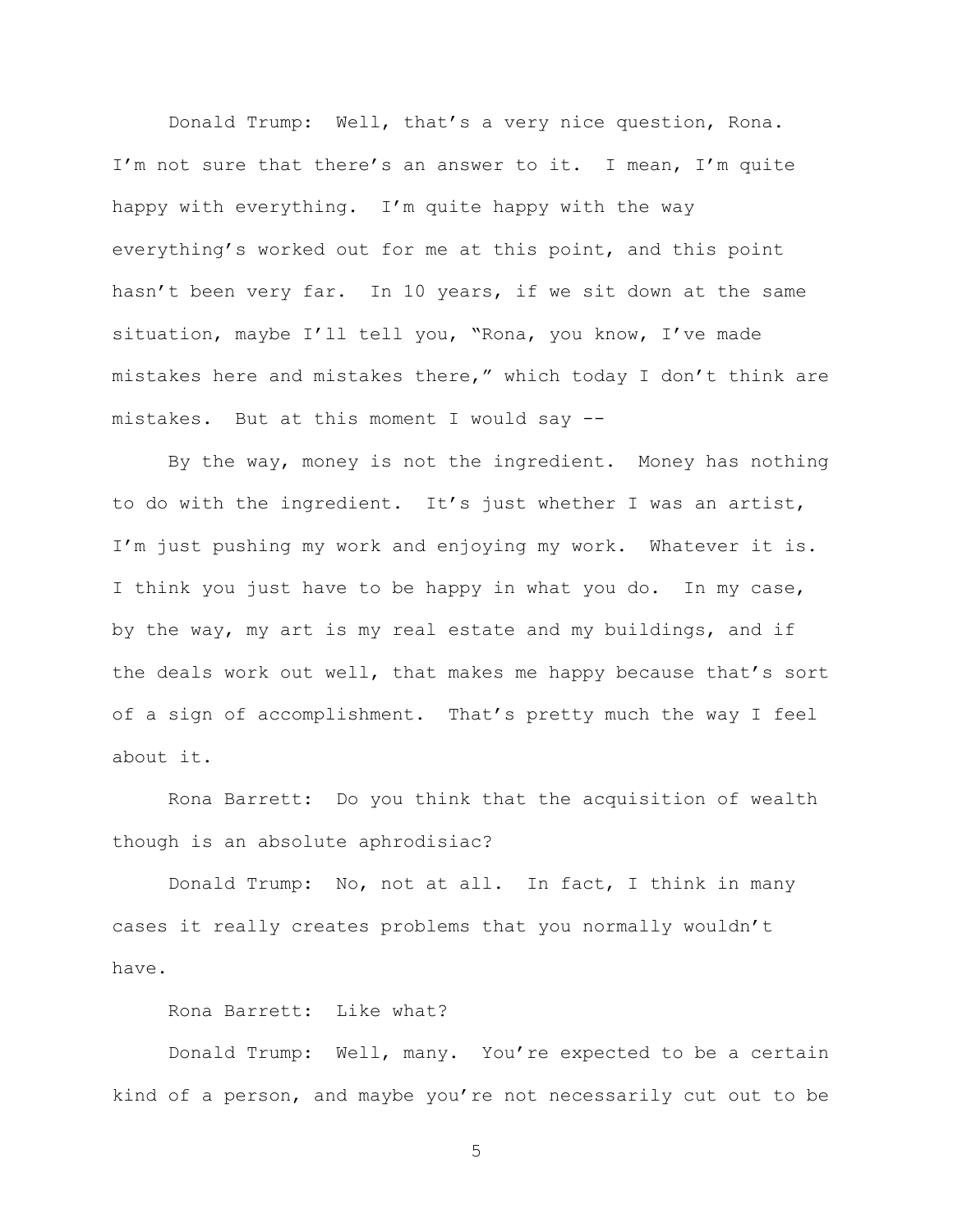that kind of a person. You know you're cast very much as being in the movies. You're cast in a certain role, and maybe your role isn't that role after 7:00 or 6:00 or 5:00 or whatever it is that you come back home from the office. There are things and pressures placed on you that normally you wouldn't have. And I've often said the happiest people and the most contented people that I've seen, and I know the very wealthy, I know the moderately wealthy, and I guess I know people a lot less than that, but the happiest people tend to be the people that are making a nice income, that really enjoy their life and their family life, and not the people of tremendous wealth that are constantly driven to achieve more and more success.

Rona Barrett: But when is enough, enough? Obviously, there must have been a time, a point when you knew that you would be secure for the rest of your life, your family, your relatives, whomever. Why do you go on?

Donald Trump: I go on really because I enjoy it. I really enjoy when I think about my business. I think about it literally 24 hours a day, and I really enjoy it. If I didn't, I will stop. There's no question in my mind that I'll stop because I do understand it's all basically a game. We're all here to play the game, and we're all hopefully going to play it well. But some people obviously can't play it well because if everyone played it well, you'd have a pretty unusual situation.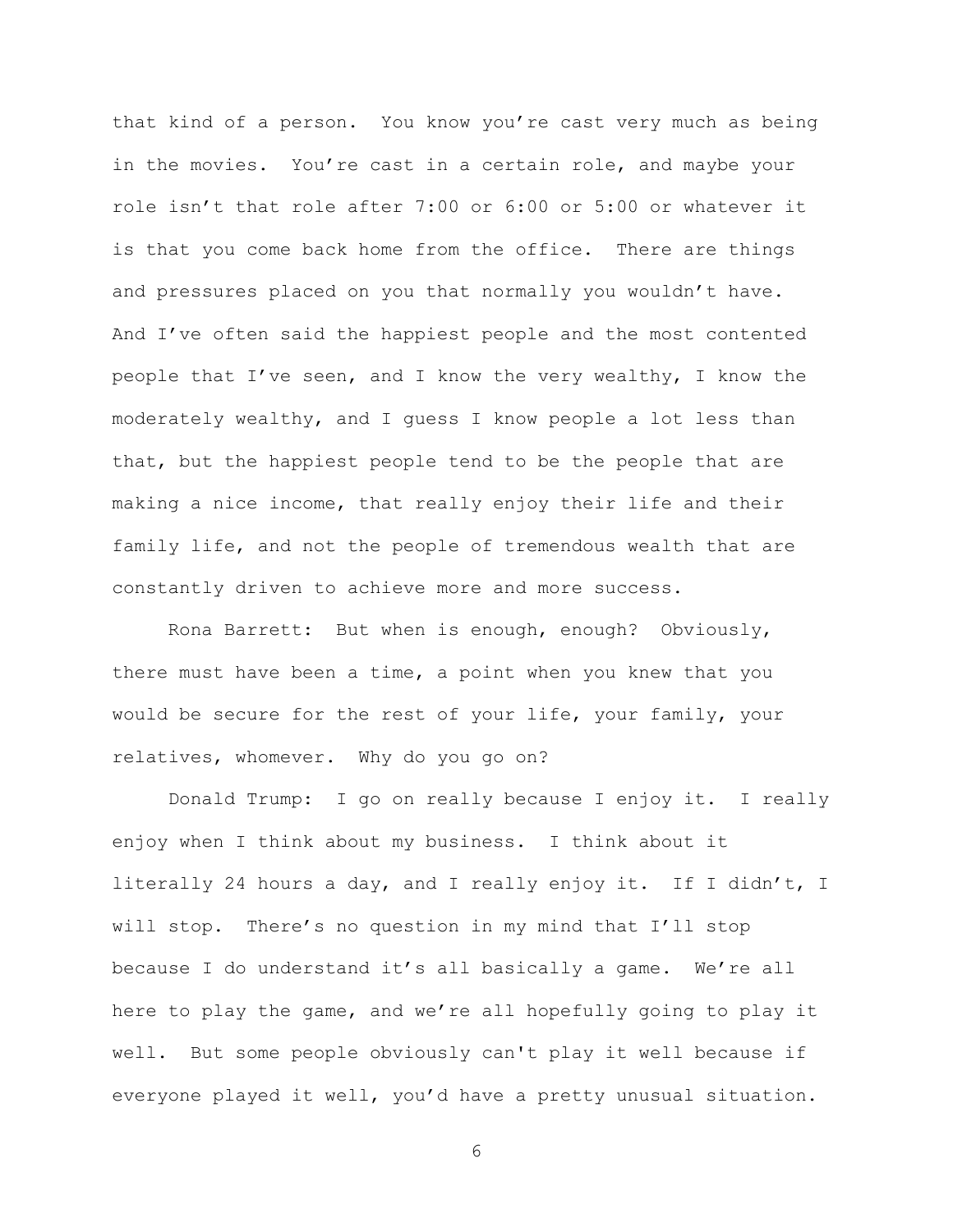But the game is being played now by me and by plenty of other people, and the people that enjoy it are the people that have been winner, in my opinion.

Rona Barrett: When you win, is there sometimes a time when you also lose? Because in winning, there is also losing. Have you ever lost?

Donald Trump: Well, I guess you can say -- I would imagine everybody has lost at some point or another. If I had at this point in my life looked at any particular business transaction or anything, I could say that I have not lost in that regard. Personally, I have a wonderful wife and family, and everyone has a nice relationship having to do with me.

So I really can say that thus far in life, I've been quite lucky. But I also understand life, and life is a long term investment. It's not a short term investment. And relatively speaking, I guess I'm only midterm or short term, so I can't really tell you what's going to happen in the future. But I do feel very positively about the future, and I hope that all goes well, and I think that -- again, my mind is made up that it will go well without consciously thinking and just saying just so I can convince myself. I mean, I feel that things will go well. If you feel that way, I believe they probably will go well.

Rona Barrett: Were you always so lucky from the time you were a little boy?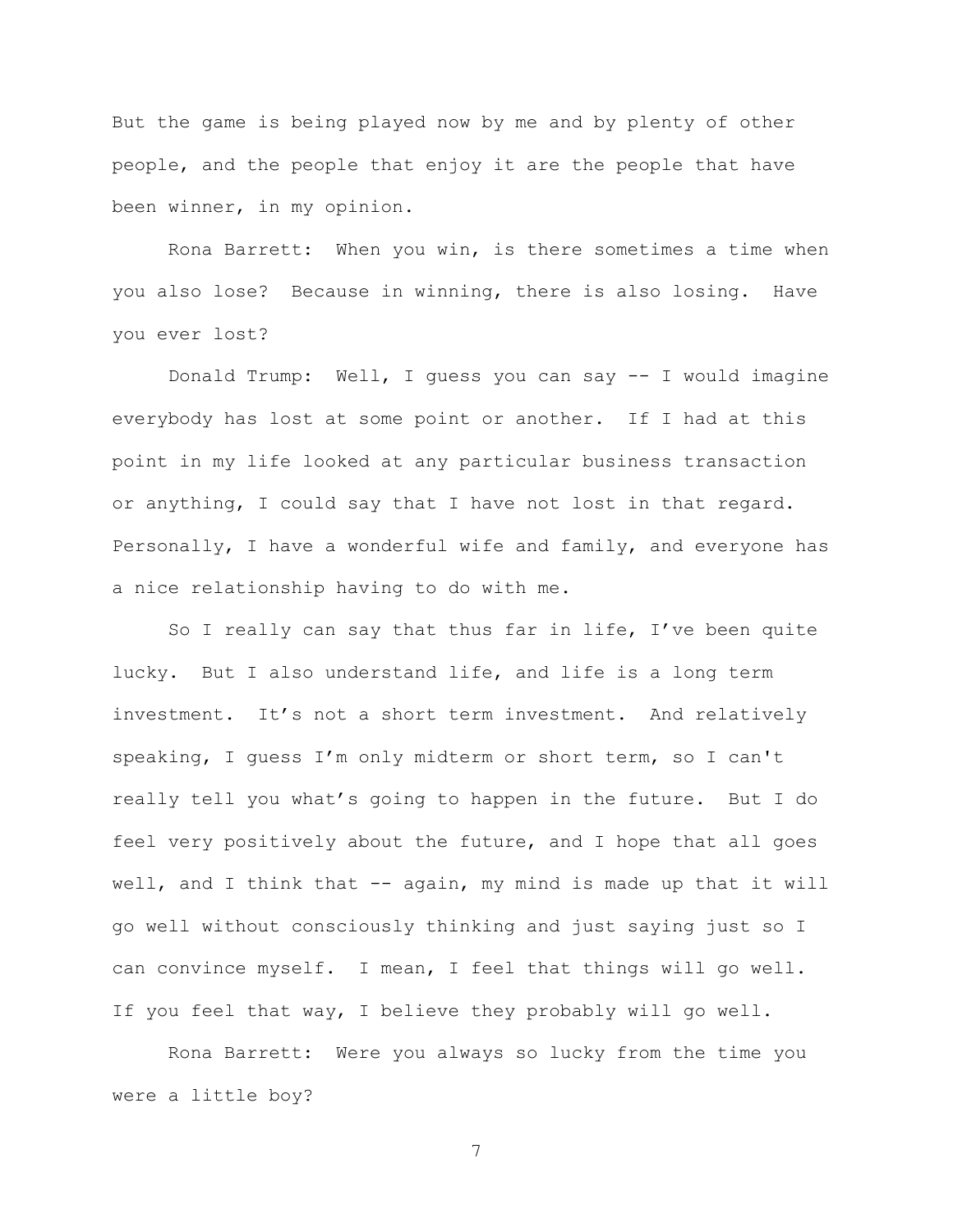Donald Trump: I guess the answer -- and by the way, a word, a very important word you just mentioned is luck. No matter how bright a person may be, there is always that element of luck. And yet, the interesting phenomena to me seems to be that the same people are always lucky, so maybe they create their own luck or they make their own luck. But I would say that I have certainly had my share of luck, yes.

Rona Barrett: Tell me about the early days of Donald Trump. I mean, were you born into wealth? I know your father was successful. But when you came along, was he already successful?

Donald Trump: Oh yes. My father was very successful. My father built homes and apartment houses in various sections and did very well. I was brought up in the construction business, so to speak, and I enjoyed it from day one. I went to the good colleges. I went through all of the normal process.

Rona Barrett: I guess what I want to know because I think lots of people out there might want to know, what was your life like? I mean, did you live in a house? Did you live in an apartment? Did you have brothers and sisters? I think you're one of five.

Donald Trump: That's correct.

Rona Barrett: I mean, what kind of a family life did you have? Did you go outside and play ball, or did you have what we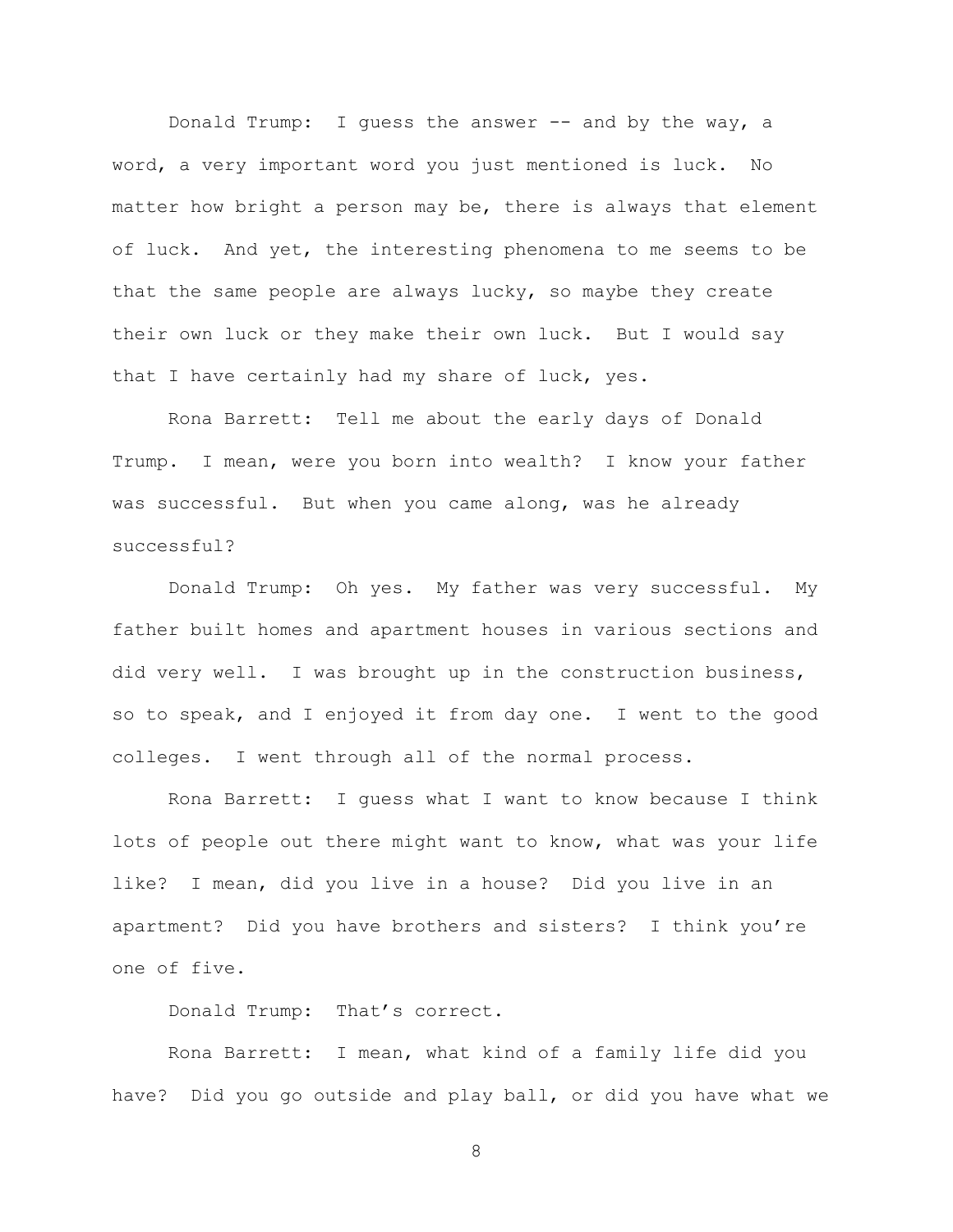call a normal life, a normal upbringing? Or were you constantly taught from day one, "Donald, you must be a success and gear your head this way, and travel down that road, and never move to the left, and never move to the right"?

Donald Trump: Well, Rona, I think I was probably brought up in a very normal fashion. We did have a house. I do have brothers and sisters. I have wonderful parents, wonderful family, really great, very wonderful family. I think we're a very highly motivated family. But again, I would never use the word ambition, and because to me ambition is a bad word. It's not ambitious. You know, when I see people saying, "I'm going to do this. I'm going to do that. I'm so ambitious." It really sickens me to listen to them talk, and I think it's just something that we were motivated and properly motivated. I think we're motivated for the right things. We were also motivated toward family and toward good things.

But I like to think that maybe the ideas that I've had have created what we've created over the past five or six years. Ideas that maybe at the time people didn't believe in. A lot of people didn't believe in them. You know, we built a hotel at a location and at a time in New York City's history when people were saying, "Oh, forget about it. It just cannot happen. It can't work," et cetera. Now the hotel is open, and I guess it's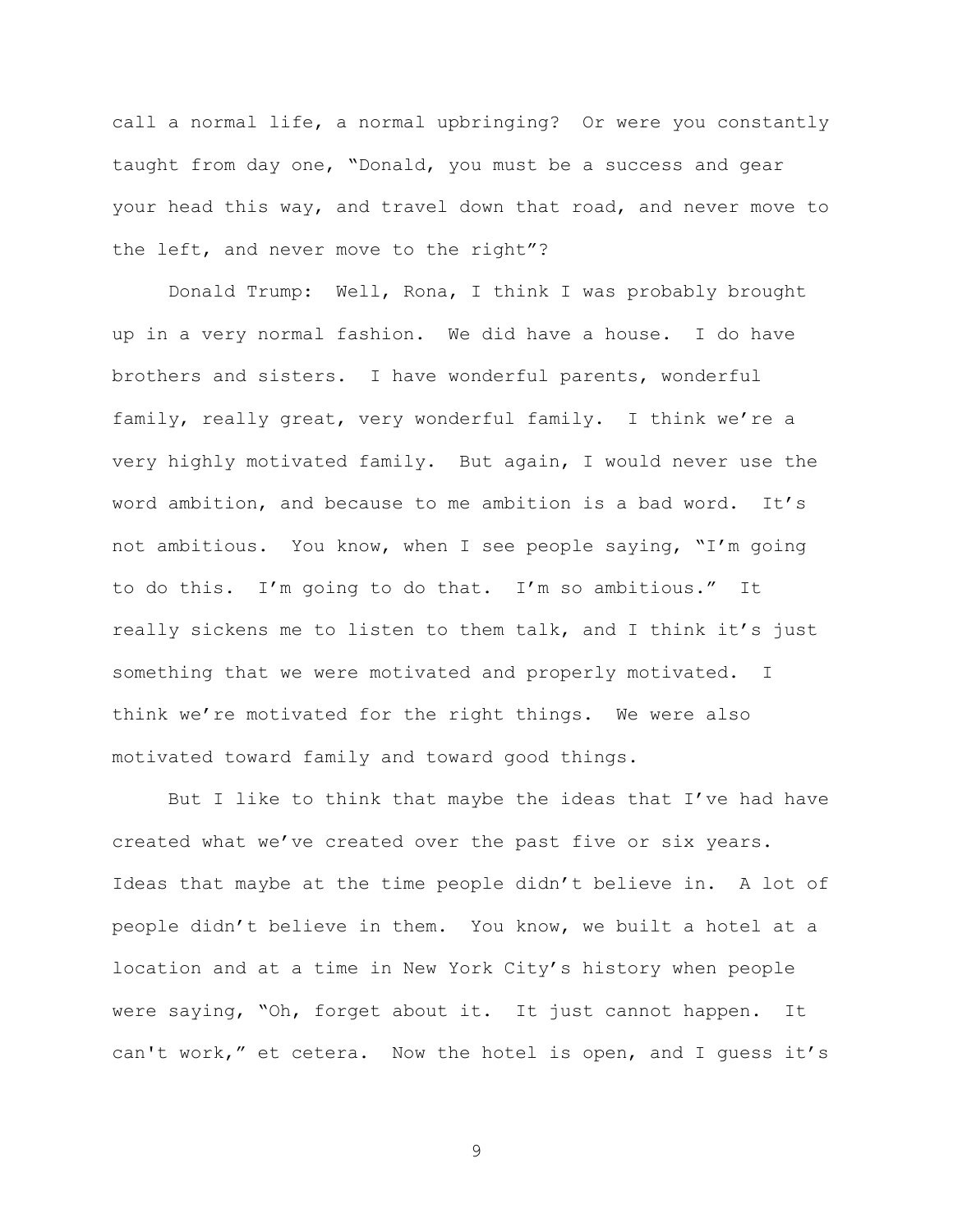known as one of the greatest successes in real estate in the United States.

Rona Barrett: That's the Grand Hyatt?

Donald Trump: That's the Grand Hyatt, which is built right next to Grand Central Terminal. We tried to convince the city to build a convention center when they had fought for 12 years to build a center on a different site, over the Hudson River which was unbuildable. You couldn't build it. It would cost too much. And we came up with a different location, and we were successful in convincing them, and now they're building a \$375 million convention center at a site that we wanted them to build it at.

But at the time, people said, "The city will never have a convention center. The city has got its difficulties." Today, New York is the hottest city in the world I would say. I don't think there's  $-$  and we are in other cities, but I don't think there's a city in the world that is so viable today as New York. All of the Europeans are looking to come to New York. Many, as a matter of fact, and I don't like to say it because I know you're from California, but many of my friends from California are now looking to come back to New York for some reason. It's the psychology. It's a great change and a great shift in the mind from what it was five years ago. But I've made a lot of transactions and deals five years ago having to do with New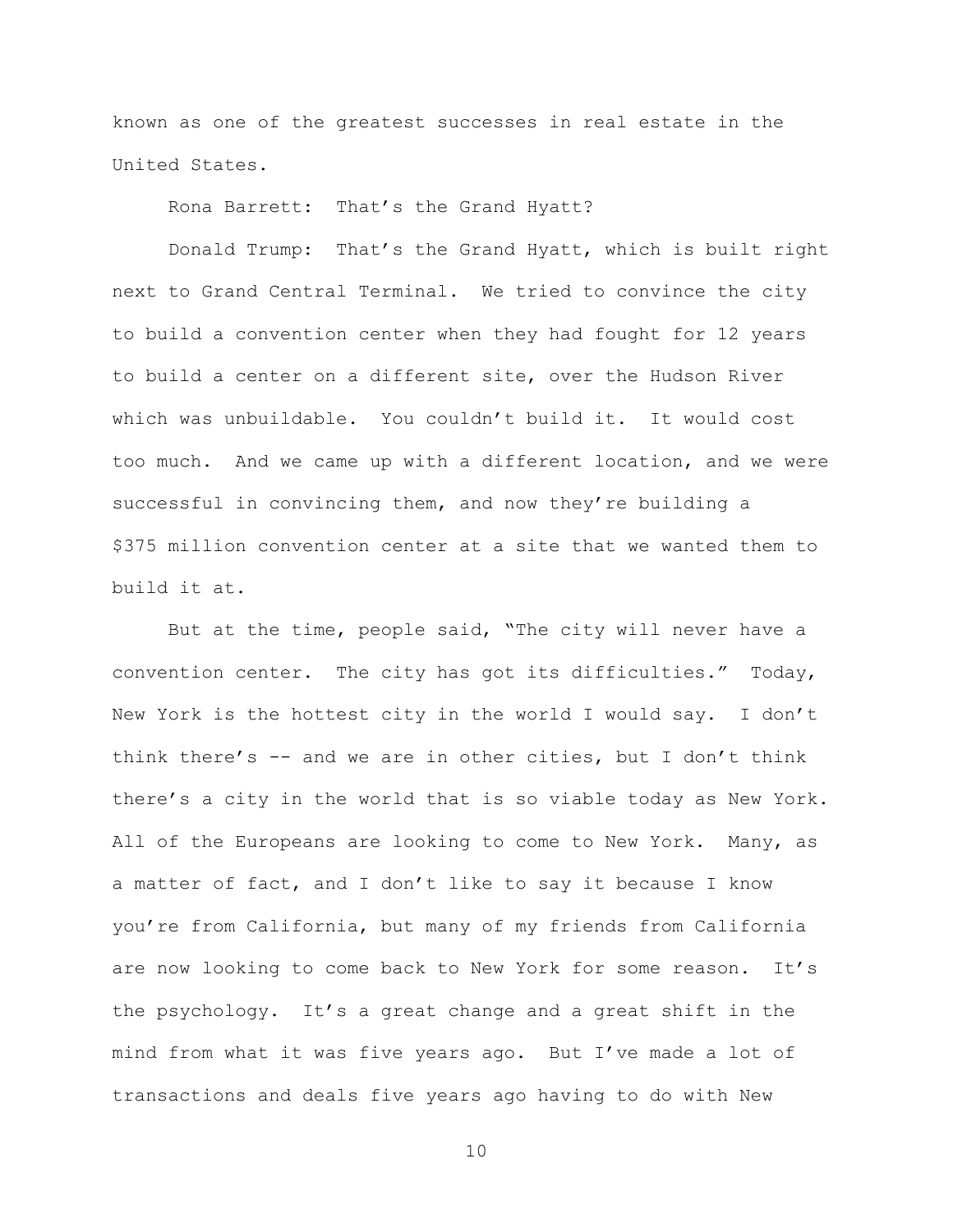York, and hoping that New York would come back, and it's come back frankly much stronger than I thought it would be possible.

Rona Barrett: Tell me about that dream. Tell me how does that dream come about. Do you wake up one day and you say, "I want 30th Street on the Westside. I want 42nd Street on the Eastside. I want the Tiffany location, 57th Street and Fifth Avenue." What happens, Donald? Tell me about that process.

Donald Trump: Well, it's a process and it's something that you maybe have an instinct for. The finest piece of real estate, considered to be the finest piece of real estate in the world, is at the corner of Fifth Avenue and 57th Street. That's the Tiffany corner of the world, and you can go to California. You can go to Des Moines, Iowa. You can go anywhere, and you say, "What's the Tiffany location?" It's become a phrase.

The Tiffany location is Fifth Avenue and 57th Street. And for many years, I mean even when I was so young that they were throwing me out of the company, the people that owned that particular location, for many years, I went to a certain public company, a large company, and tried to buy the block with the exception of Tiffany.

Rona Barrett: How old were you?

Donald Trump: Well, I guess I started that when I was 27, and they said, "Forget it. Forget it." A major department store happened to be located on that block. It was called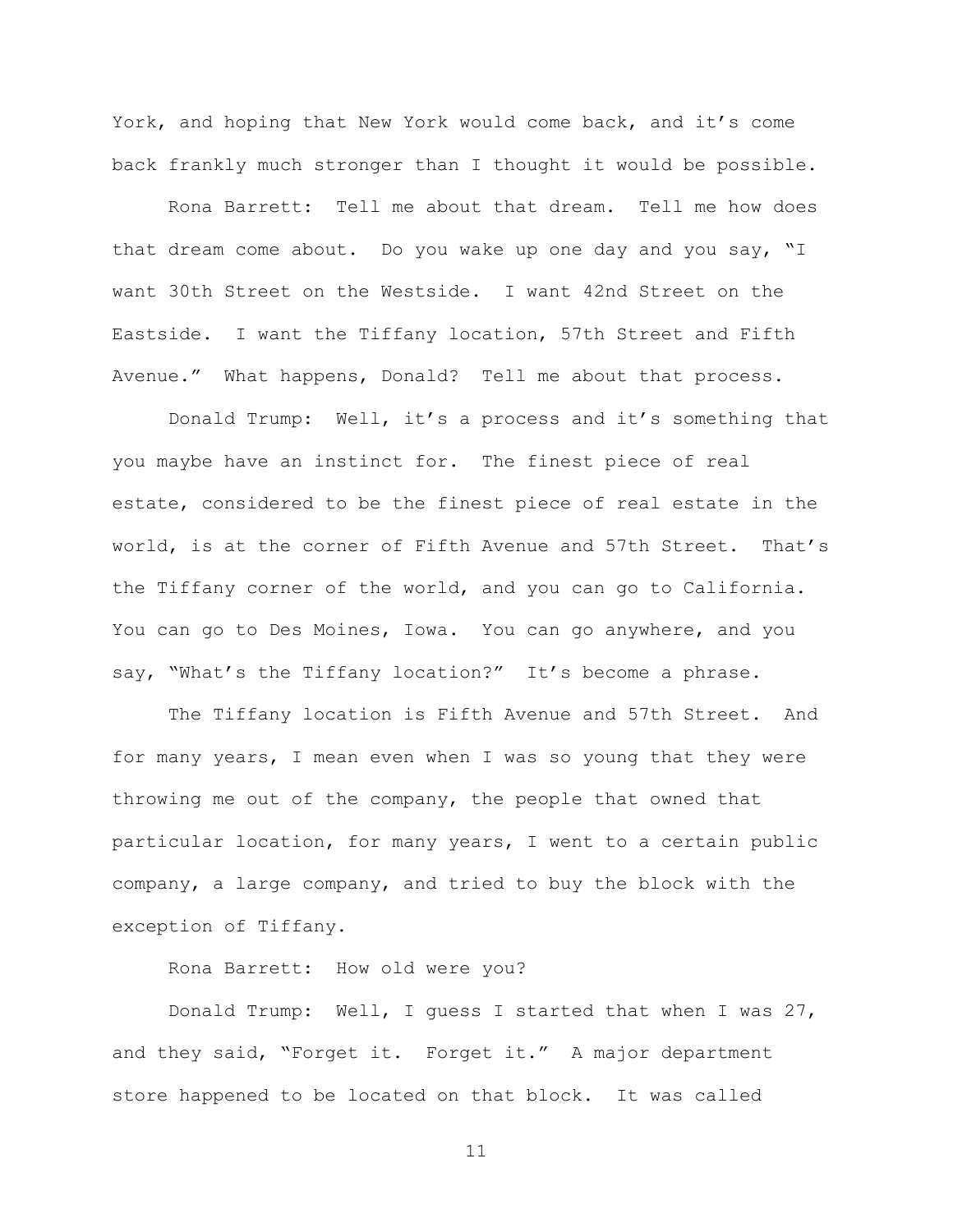Bonwit Teller. And they would always say, "Forget it, forget it, forget it." And one day I got a phone call, and I'd always forward by the way the letters and asked for a meeting, and this and that, and one day I got a phone call and they wanted to know if we wanted to make a deal very quickly and very easily. And I guess I was the only one because everyone assumed frankly that that block of real estate would never be sold, and it was sold.

We proceeded to buy the air rights over Tiffany, which is a zoning term for area and space over Tiffany, and we're now building a 68-storey tower at Fifth Avenue and 57th Street which is going to be, I believe, the most spectacular building of its kind in the world.

Rona Barrett: Considering the pollution problem we have today, do you think that was a good buy?

Donald Trump: The pollution problem? Well, it's above the pollution.

Rona Barrett: Buying the air?

Donald Trump: Oh, I'd say, okay. Well, I think it was a good buy. I think it will be a fabulous situation for the people that are going to be moving into the building. Everybody really in the world is excited about that building because nobody believed it would be possible that kind of a building in that location because nobody ever assumed that that location could possibly be purchased. But all of a sudden it was, and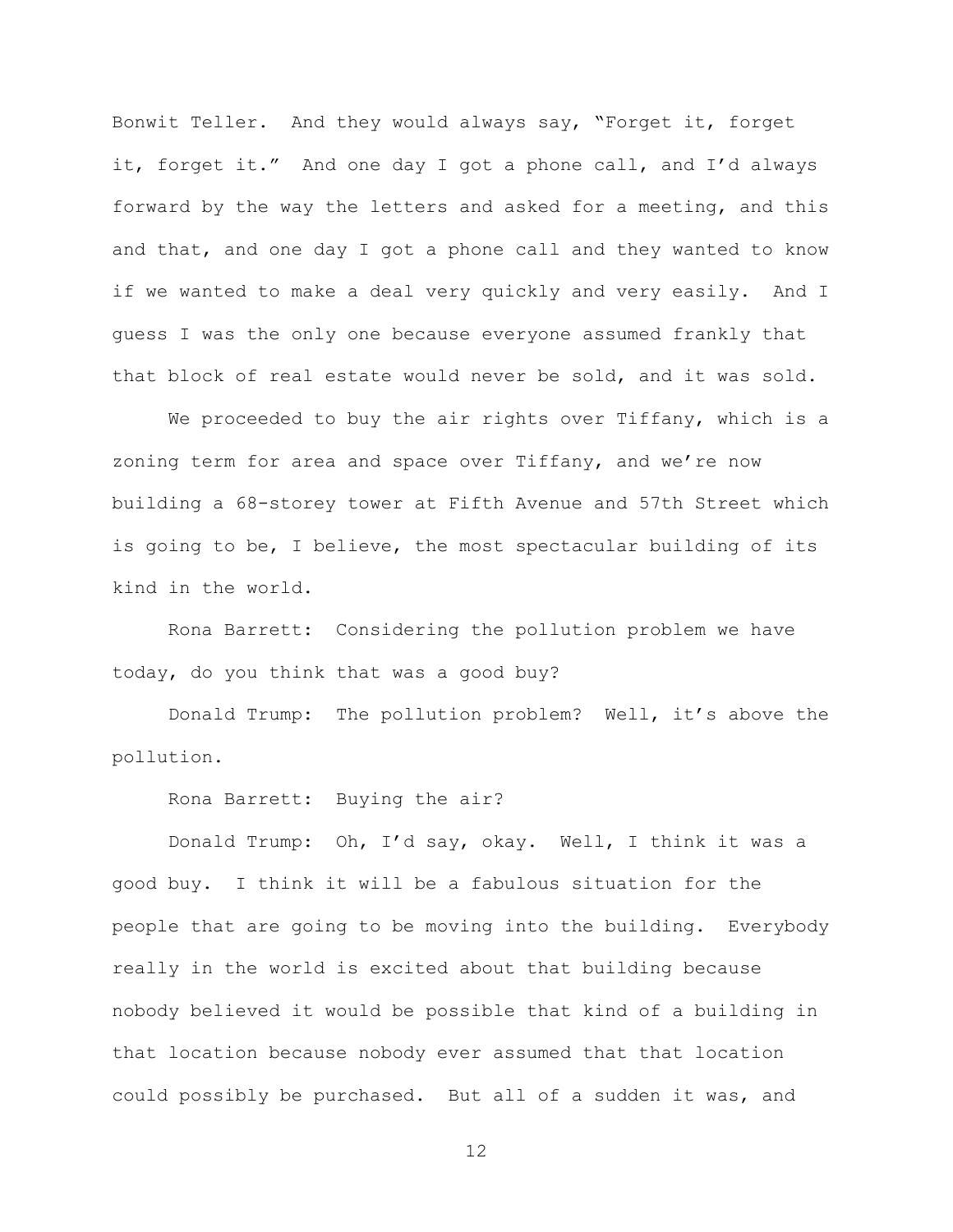maybe it was mind over matter again. You know, maybe you just really believe that someday you'll own that location and you end up owning that location. So maybe it is mind over matter. Maybe it's luck. Maybe I was lucky that they happen to call me very quickly instead of calling any one of a number of other people that would have jumped on it. But they did call me and I bought the site.

Rona Barrett: To attain the kinds of things that you have attained in real estate, can you do it without having political clout?

Donald Trump: Yes, I believe so. I mean, people give me a lot of credit for having political clout which I really necessarily don't have. I look at my ideas as something that sell themselves, and I think the politicians in New York have been very decent and very open as far as Donald Trump is concerned. I think they've, number one, looked at the project, and they've said the projects are great. The projects and the ideas are good. But the convention center is an example. That convention center that I proposed was many times better than any of the other competing convention centers because everybody that had a site that was large tried to convince the city and state to build that on their site. But the fact is, our site was better. It was adjudged to be better, and I think politically speaking I think what the state is going to do is they're going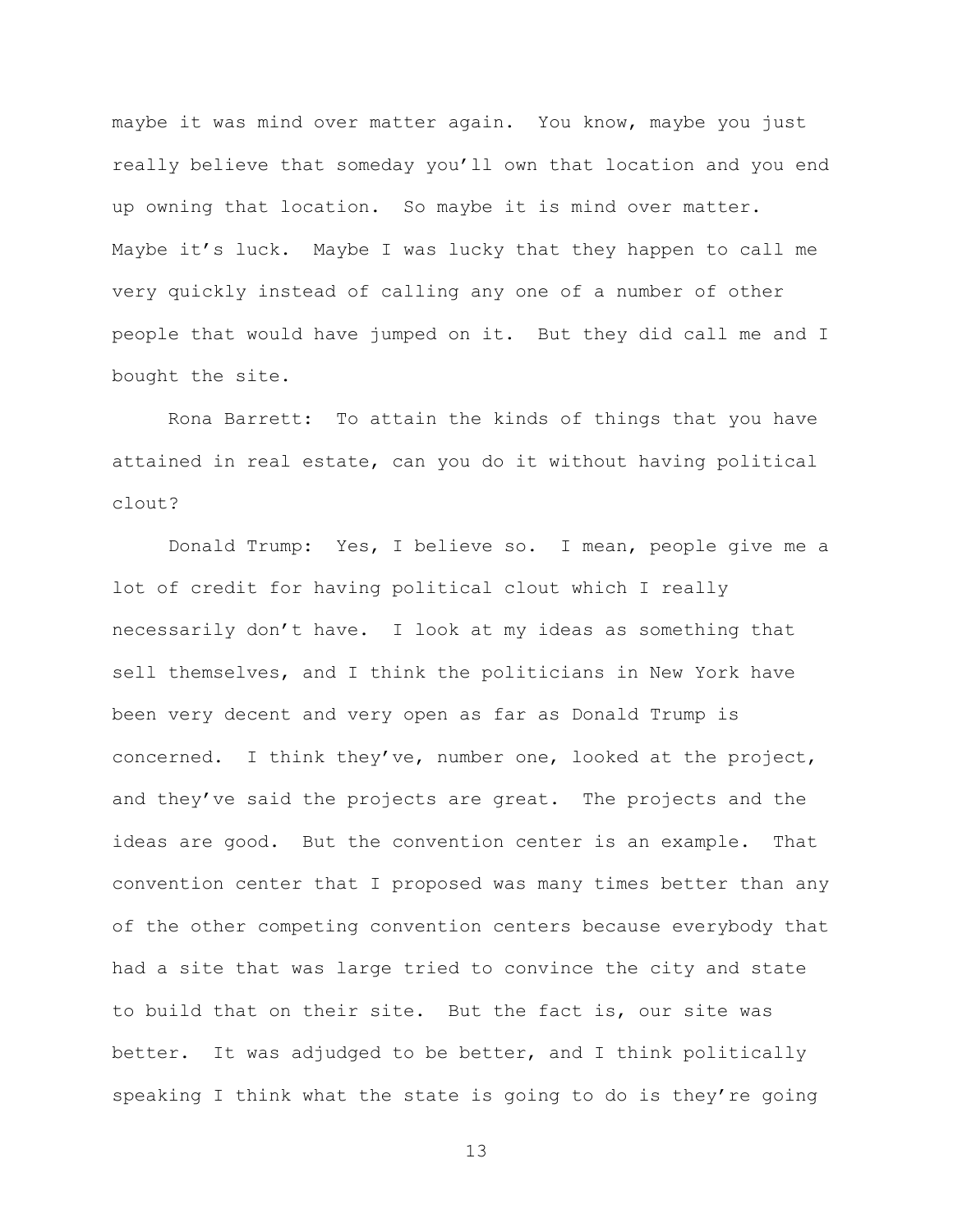to build a better convention center in a better location than originally planned, and they're going to save at least \$100 million over and above what they were originally talking about building the center for. So I don't know what that has to do with the political connections, although I have been accused of having political connections.

Rona Barrett: Do you have political connections? Donald Trump: I really say no. Rona Barrett: You say no? Donald Trump: I absolutely say no. I think if I went -- Rona Barrett: Is it because people think that it's ugly like the word ambition to have political friends who could help you?

Donald Trump: No. Well, in fact I do have many political friends, but I really believe that without the proper ideas and the proper concepts and the proper planning, and you know -- I don't believe I could have sold one of the other convention center sites. I believe my site was the best. I really believe that, and I don't think I would have been successful in trying to sell one of the other sites as the other groups were not successful in selling their site.

I believe that the Grand Hyatt Hotel, which has now opened up and which is booked out and tremendously -- it's just a tremendous operation. At the time I did it, the hotel that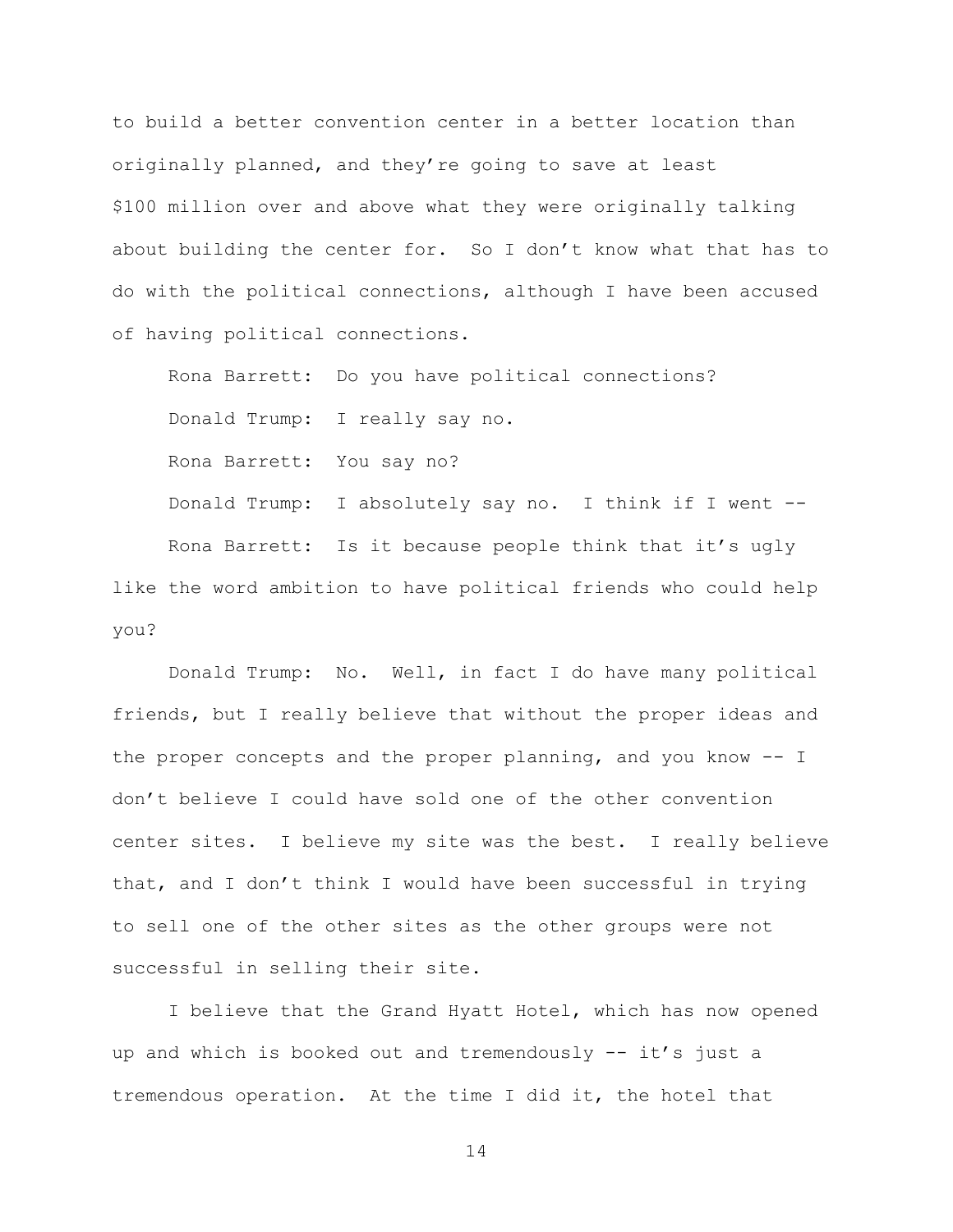occupied that site was a closed, boarded up building, and people were not exactly -- even against the fact that we got various tax abatements, et cetera, et cetera for that particular site. What's happened is the area has turned out to be triple A. Philip Morris is building its world headquarters. The Chrysler building is booming. The rents over there are tremendous. The area is thriving. We're doing the restoration of Grand Central Terminal. It has turned out to be a wonderful idea. But at the time, everyone loved my idea because they thought it might lead to the total revival of the Grand Central Terminal area, and it has.

Rona Barrett: But what made you think of it though? Was it just because it was a piece of property that you could acquire for the right price and you thought it was? Did you do some feasibility studies? I mean, what said to you one day, Donald, you must go and buy the old Commodore Hotel and transform that into the new Grand Hyatt?

Donald Trump: Well, I think it was monumental. You know it was a monumental approach to things that I've sort of developed. The building itself was there. You had Grand Central Terminal there. You have the Pan-Am building. You have the Chrysler building there. The whole area is monumental. The key to that area was the old Commodore Hotel which was now gutted and redone and it's a spectacular hotel.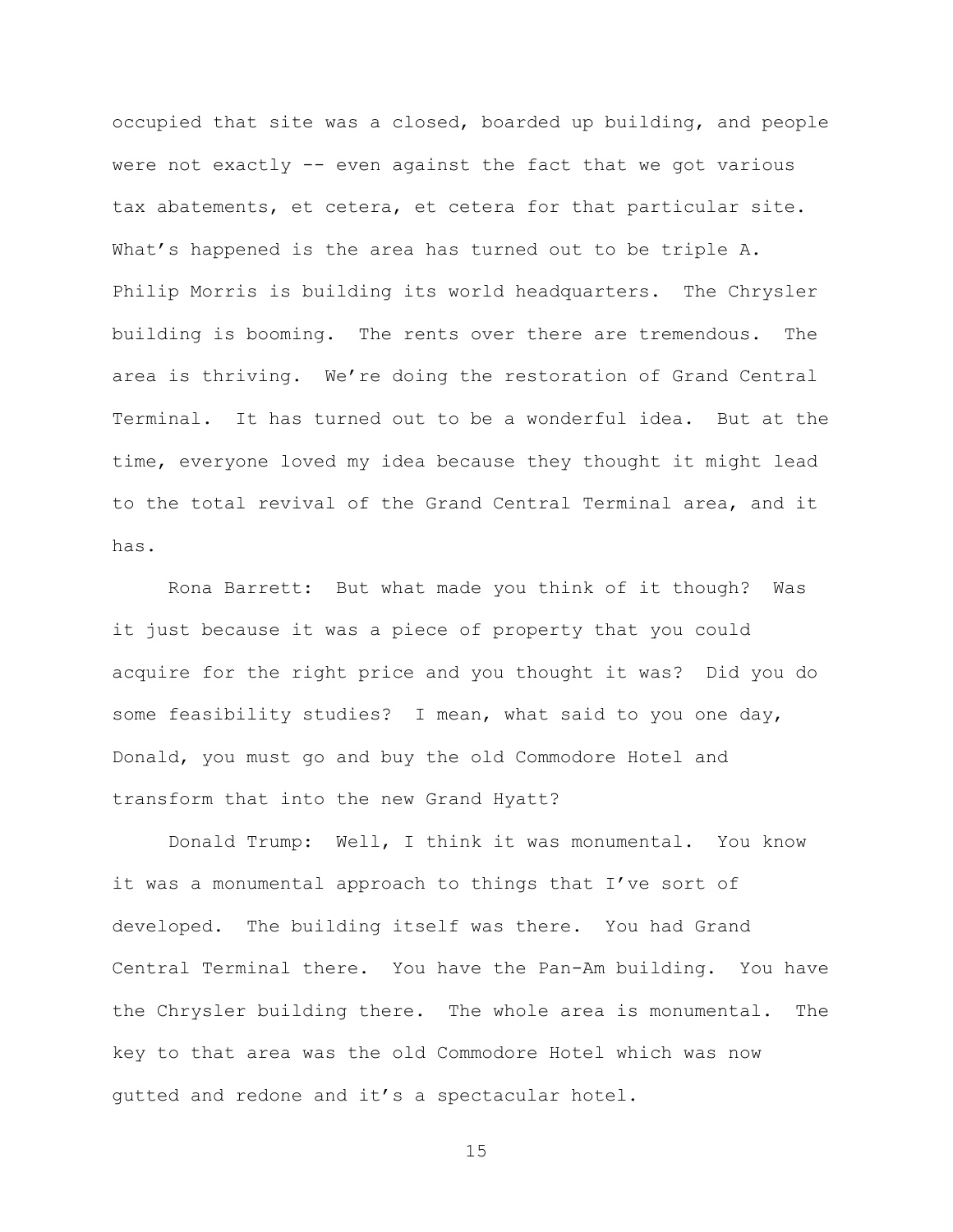The process of doing the monumental deal to me has always been much easier than the process of doing the small deal. Instead we have friends that were in different locations trying to get similar tax abatements as I got for my hotel. They were doing non-monumental projects -- a little shopping center in Queens. Another one was doing a little shopping center in Brooklyn. All having the same basic thing. My deal was much easier to work than theirs because it was a monumental project. It was easy getting the tax abatement. It was easier getting the financing for the project. It was easier getting everything.

Even though the numbers were much bigger, even though the project was many, many, many times bigger, my deal in a sense was easier than theirs because everybody reacted to my deal, whereas they didn't want to bother with the shopping center concept, and they didn't want to bother with another little concept someplace else. So I really believe it's easier to do the big concepts that have a certain amount of glamour, and you know the word glamour very well, than it is to do the smaller what seemingly would be the easier deal but really I think in fact turns out generally to be the harder kind of transaction.

Rona Barrett: A big deal, a small deal, no matter what deal you're ever in, even though you may win in the final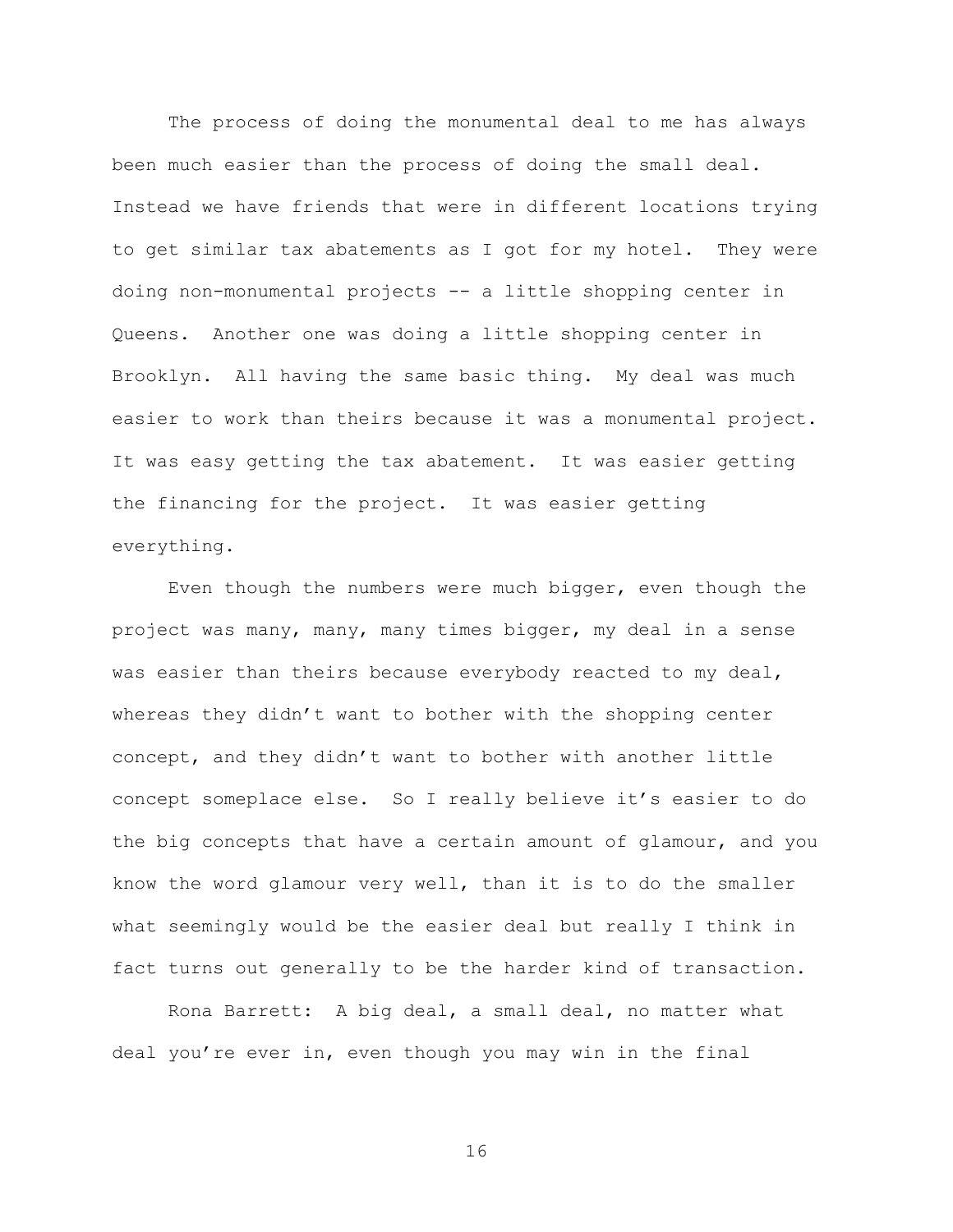analysis, sometimes a door gets closed in your face. How do you get those doors opened? What makes you go on?

Donald Trump: Well, you do get many doors closed. There's no question about that, Rona. That's something that has happened in many cases, and I guess you just have to keep going. I guess you really just have to keep pushing and just get going, and a funny thing is once you open the first door, it becomes a lot easier to open the second door. I mean, for instance, today, it's much easier for me to have things happen than it would have been five years ago before any of these conceptions or conceptual ideas really came into fruition. Today, it's much easier for me to make a phone call and trying to have something happen than it was five years ago.

Rona Barrett: Can you remember your very first deal? Donald Trump: Well, I've always been making deals even when I was very young.

Rona Barrett: Yeah, when you're very young. How old were you when you set out without any help from anyone to make your very first deal?

Donald Trump: That I couldn't say, but I can tell you that it's an instinct that some people have where they enjoy doing certain things, and I've always enjoyed being somewhat creative and working out various deal concepts. But I really couldn't tell you what the first was, Rona.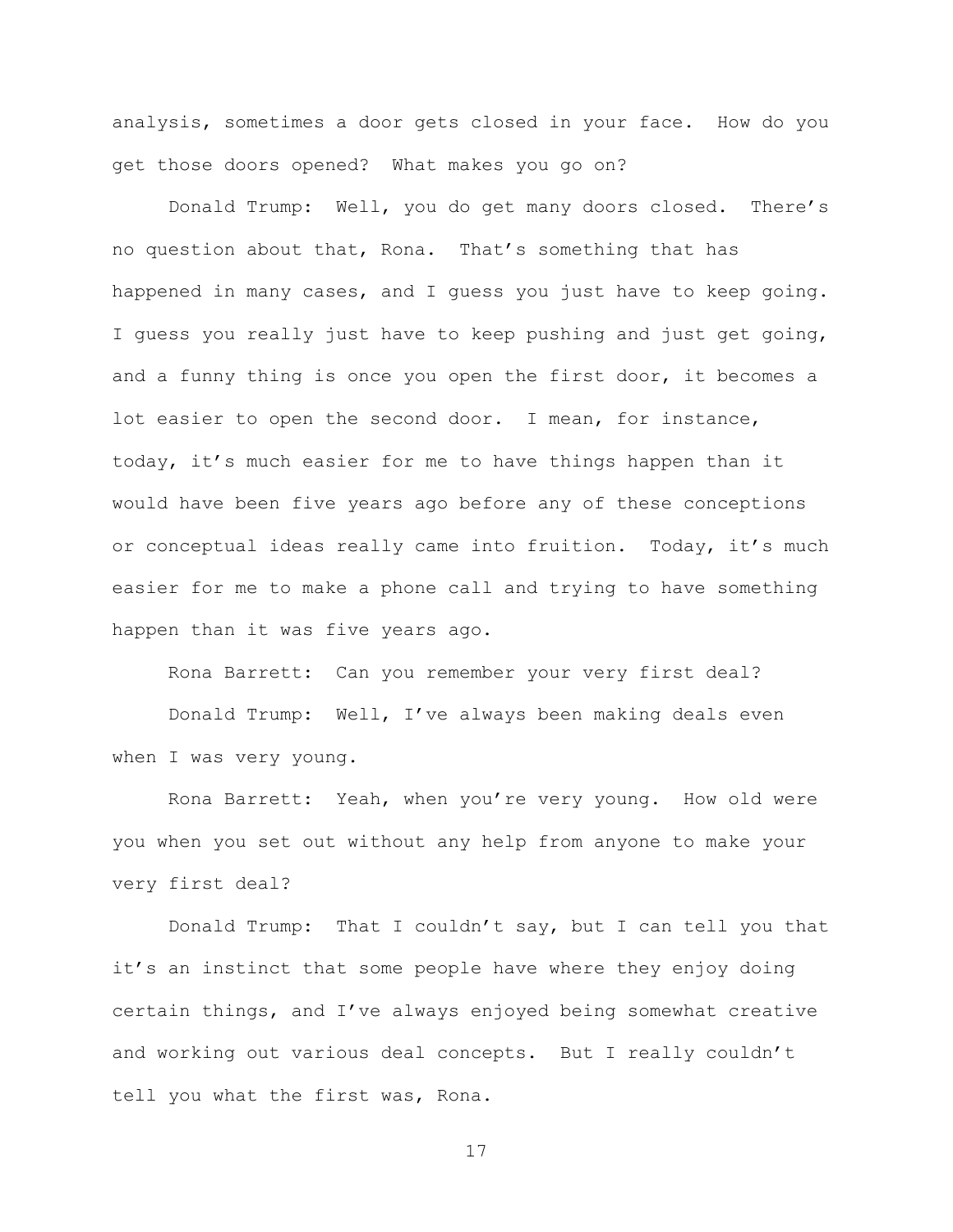Rona Barrett: Were you 12 or 13 years old when you began thinking about concepts? Were you younger than that? Did it start when you were in your teens, in your early 20s? When do you think it really all began for you?

Donald Trump: I guess probably sometime during high school, and during college, and during whatever. I think you probably just start forming -- the brain cells start forming in that direction. But I really don't know when exactly. I wish I could answer that question a little bit better.

Rona Barrett: There was an article recently that headlined, "Like Father, Like Son." Are you like your dad?

Donald Trump: Well, I hope so. I have a very wonderful father, and I would hope I'd be somewhat like my father.

Rona Barrett: What's he like? Donald Trump: Strong, dynamic gentleman. Rona Barrett: Is he loving, kind, giving? Donald Trump: Absolutely, totally. Rona Barrett: Could you go to him anytime you had a

problem? Was he that kind of a father?

Donald Trump: Absolutely, I could, yes.

Rona Barrett: There's always been this sort of thing, this theory about people who are born into wealth that the parents shuttle them off to private schools, that you have nannies and governesses, that your parents are really never around when you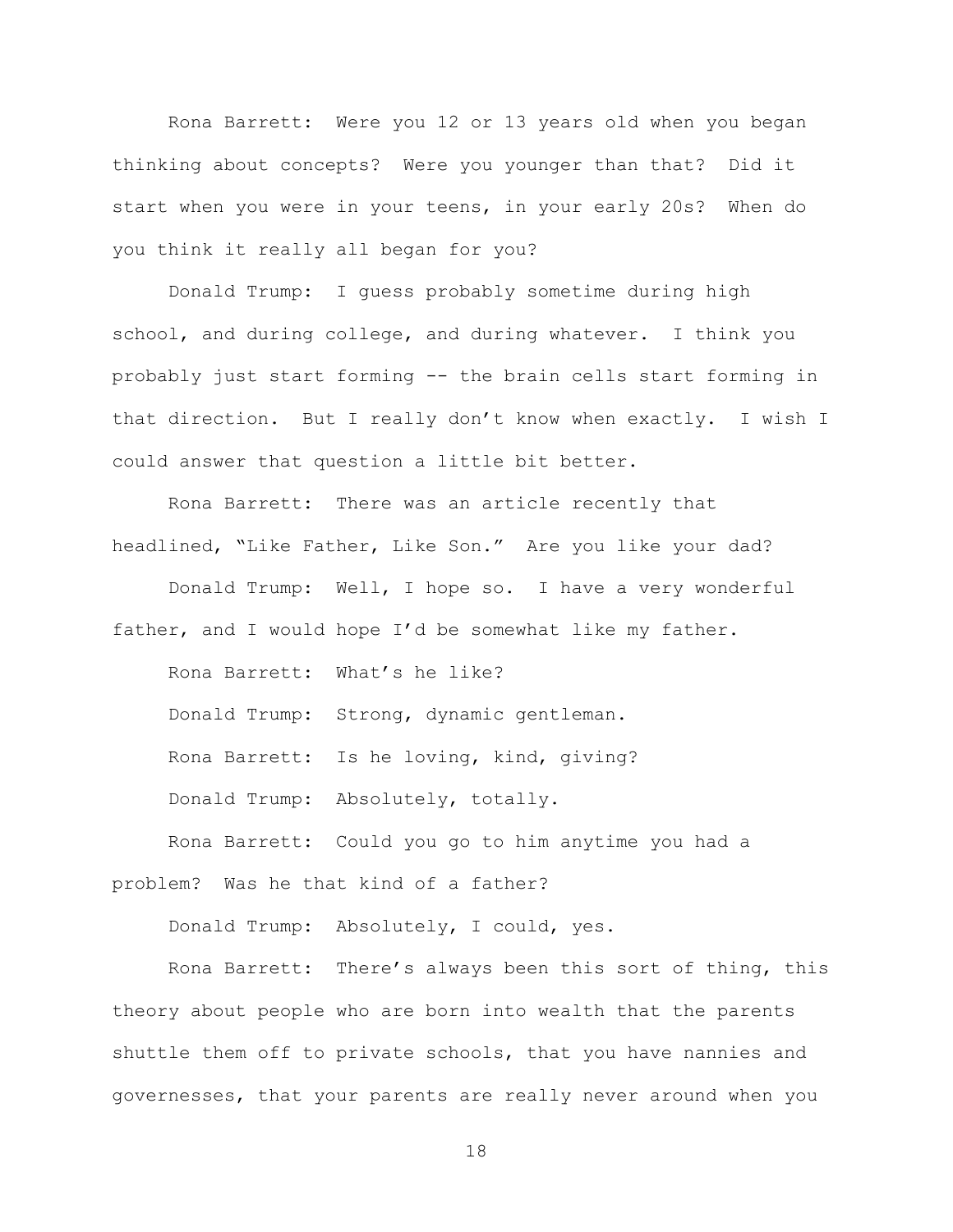need them. A lot of children of the well-to-do have never really been very happy. Some have grown up of course. There is always the exception to the rule.

Donald Trump: That's right.

Rona Barrett: Were you shunted off to private schools or did you go to public schools? What was that like?

Donald Trump: I was sent to private schools but probably never shunted off. I went to the private schools and I went through the whole scenario, but I've always had parents who were very supportive. In fact, very supportive over the last five, and six, and seven years because I needed support over the last five or six years. I was being criticized very badly for concepts and ideas that probably at the time would not have been viable, and it turned out that they turned out to be very viable. So I needed the support of a good family and a strong family, and a family that backed my thinking, and they did. Now, I think they can sit back and say, "Well, we made the right decision." But I've always had a very supportive family.

Rona Barrett: Are you hurt by criticism?

Donald Trump: No, not really. I've been used to criticism because I've taken a lot of criticism over the last number of years.

Rona Barrett: I don't think anybody gets used to criticism though, Donald. I think you can develop sort of what I call a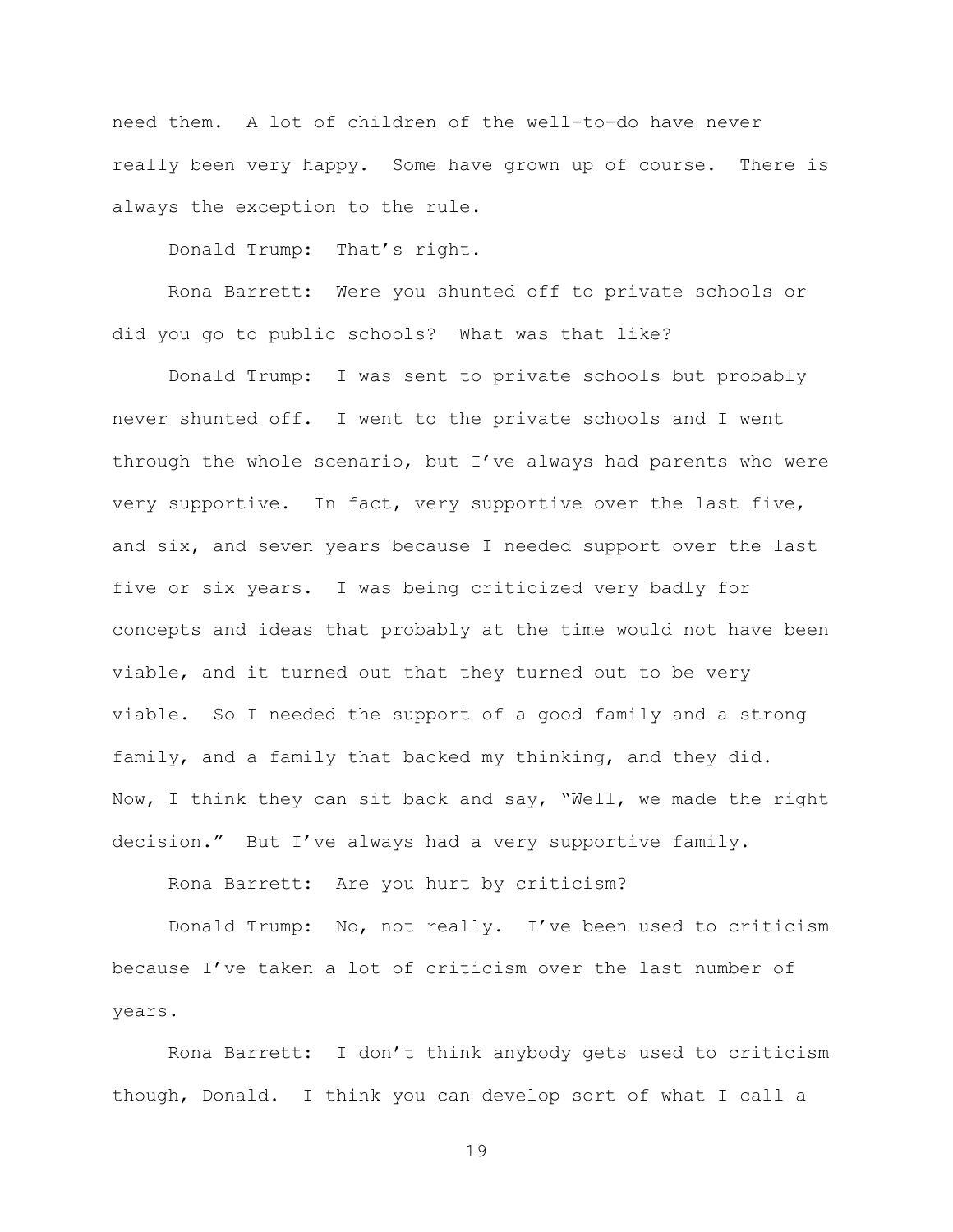right guard shield around you, but I think the first time people start attacking you, if you've never been attacked before, it's a feeling and an emotion and an action that is not accustomed, that you're not accustomed to. How do you handle it, or how did you handle it the first time?

Donald Trump: First of all, I think you are right. I think you probably never really get used to it in the total sense, and maybe all I'm doing when you say, you know, "Do you mind criticisms?" and I say, "No, I really don't." Maybe I'm just creating my own little psychological wedge we all suffer maybe for that kind of a question. But you just have to go with it. I mean, you're always going to be criticized no matter what you do, and you have to realize it, and you really have to develop a little bit of a tough skin. And if you don't, you really cannot survive, I suspect, doing anything of any great importance.

Rona Barrett: Do you like having a tough skin? Do you think you have to have a killer instinct in order to be successful?

Donald Trump: I think you have to some -- to a large extent I think you do have to have, at least a winning instinct. I think that the world is made up of people with either killer instincts or without killer instincts, and the people that seem to emerge all the time -- it doesn't mean they're the best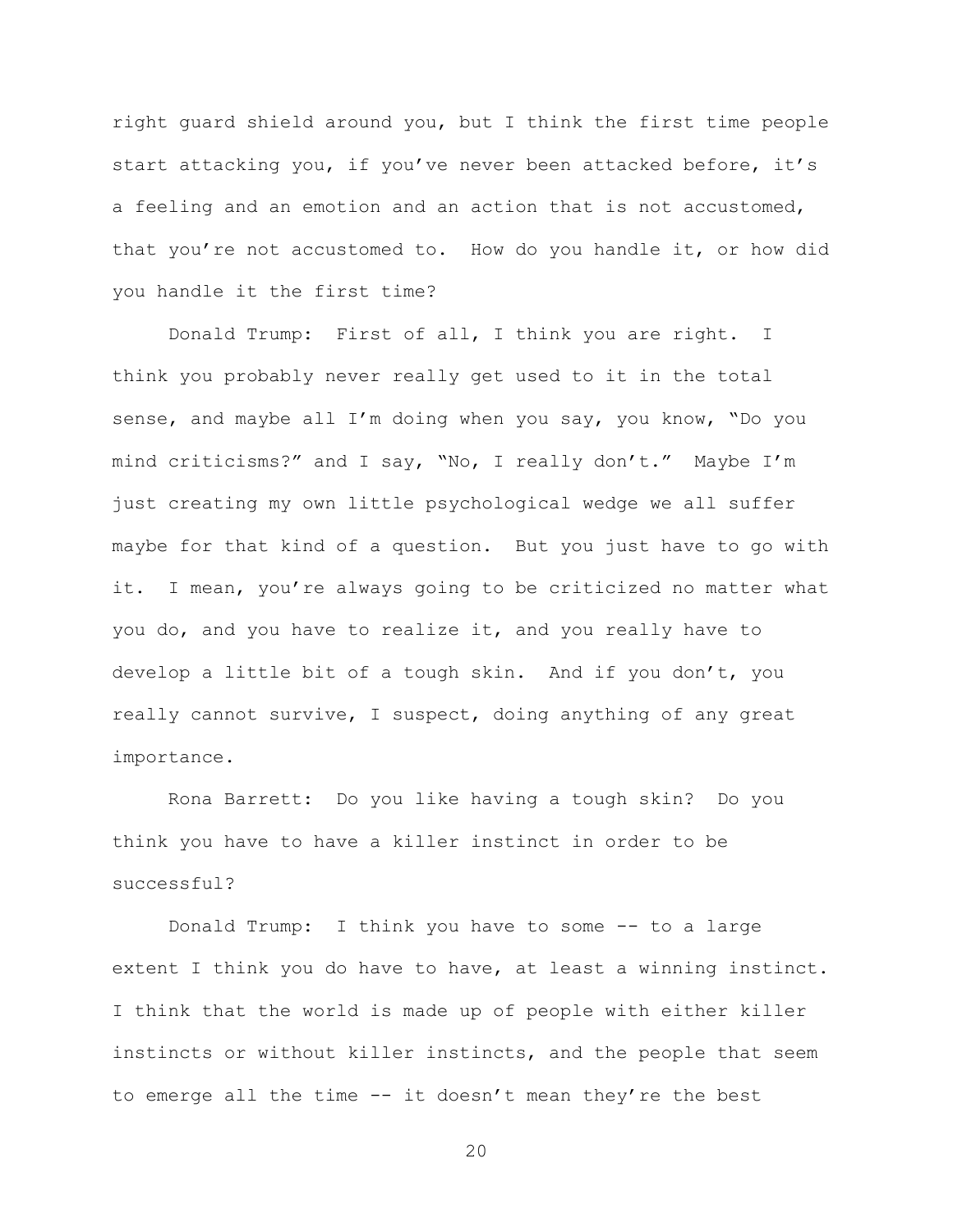people, and it doesn't mean they're the happiest people, and in fact in many cases and in most cases they're probably not. But the people that seemed to emerge are the people that are competitive and driven and with a certain instinct to win.

Rona Barrett: You used the word competitive and driven. I'd like to know, what drives you?

Donald Trump: Enjoyment. Pure and simple enjoyment, Rona.

Rona Barrett: I want to buy the enjoyment, but somehow I feel that there is something underneath it, that there is something more that makes you want to succeed, want to be who you are. What do you think it is? Think about it.

Donald Trump: Maybe I can just add the word creativity. I really enjoy creating, and maybe this is my form of creativity. You know, building a 68-story building on Fifth Avenue is my form of creativity and making it the finest, not only the location but instead of building an average building, we're going to make it the finest building in the world. And maybe that's my form of enjoyment, which gives me a little bit more drive than somebody else may or may not have which allows me to do these things. But I feel that enjoyment really has a large part to do with it, creativity, and just incentive, just having the incentive to go out and do something.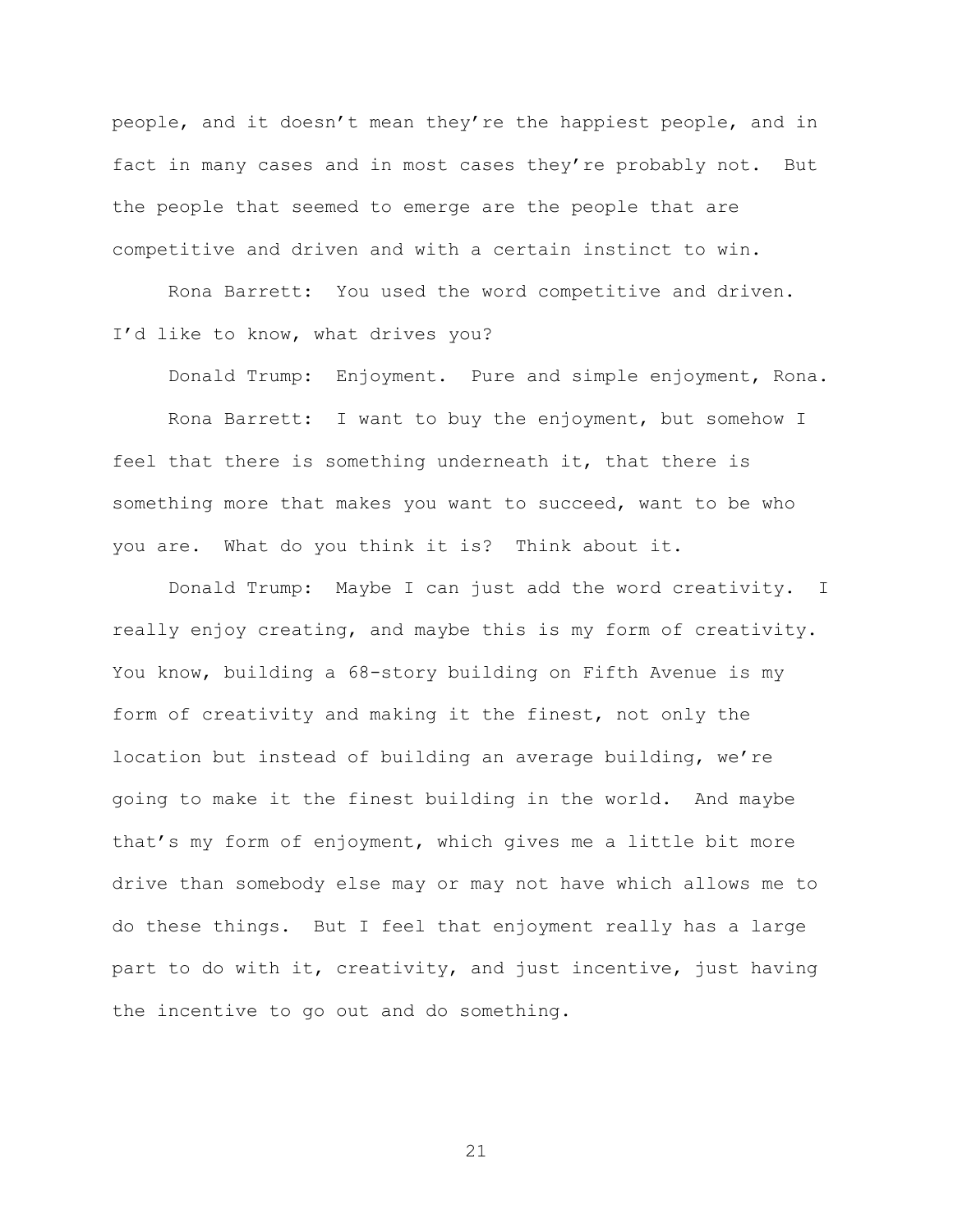Rona Barrett: Everything I've read about you, listening to you speak, as I think I said in the very beginning, work apparently is your love. Is that true?

Donald Trump: Well, work is something that I enjoy very much. I can't say that it's my love. I mean, I have a lot of other things that, you know, are very dear and very dear to me, but I certainly do enjoy work and it is certainly a love.

Rona Barrett: I was going to ask you. Is there room for a wife and a child on your list of priorities?

Donald Trump: Oh, sure. I mean, marriage is a very important thing for people. I fully believe it. I think that having the home and having the stability, and I've had it all different ways. I mean, I've had it the other way, and I've had it the marriage way, and I think that marriage is very important. Having a good wife and having a nice family is very, very important. There is no substitute for it, frankly. There really is no substitute for it.

Rona Barrett: Are you friends? Donald Trump: Yes, absolutely. With my wife, absolutely. Rona Barrett: Is it important?

Donald Trump: I think it's the most important thing. I mean you have to be best friends. If you're not going to be best friends, then the marriage cannot work. No matter what the other ingredients are, the marriage really can't work.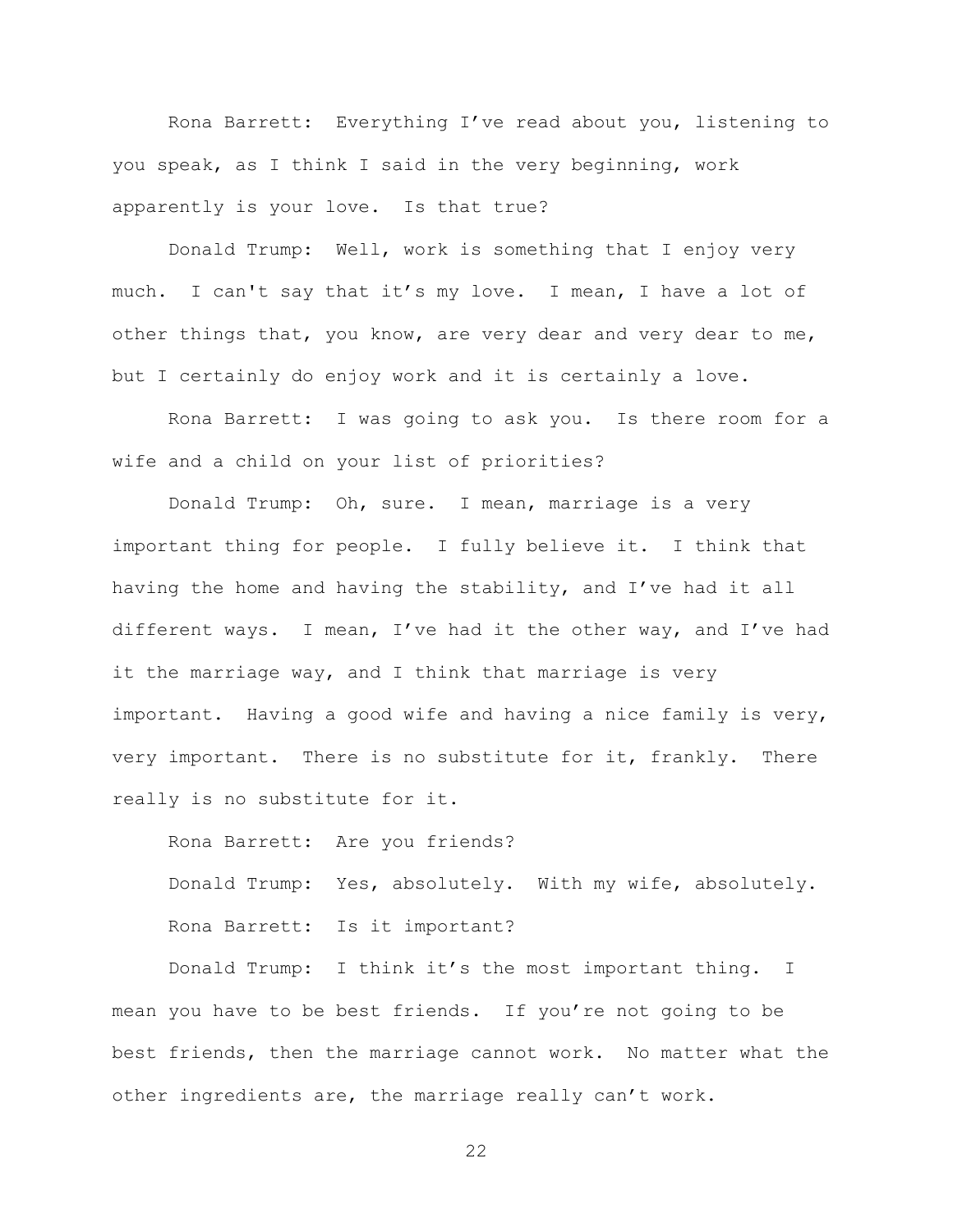Rona Barrett: Speaking of friends, is it easy for a man of wealth to develop friendships, friendships in the traditional sense?

Donald Trump: Well, I think it's easier to develop friendships but I'm not so sure when you get back down to the traditional sense, and that would be the friends that are here in good times and bad. I'm not so sure necessarily how many of those friends would be around if things did take a turn for the worst.

I've oftentimes thought that I'd like to test some people and find out and just played a little game of doing the testing and which has been done on occasion. But it's very easy to develop friends but it's very hard to see whether or not they're real friends.

Rona Barrett: Do you think a real friend has to be someone who has the same things you have? Monetarily speaking.

Donald Trump: No, I don't think so. I think probably maybe just the opposite. I would not say so. I think that --

Rona Barrett: But isn't there a doubt then in your mind that you're always wondering if that person isn't there to try to get something from you, Donald Trump?

Donald Trump: Oh, there would always be that doubt, but if you know people well enough, I think maybe one of my greatest strengths is understanding people, you know, specific people for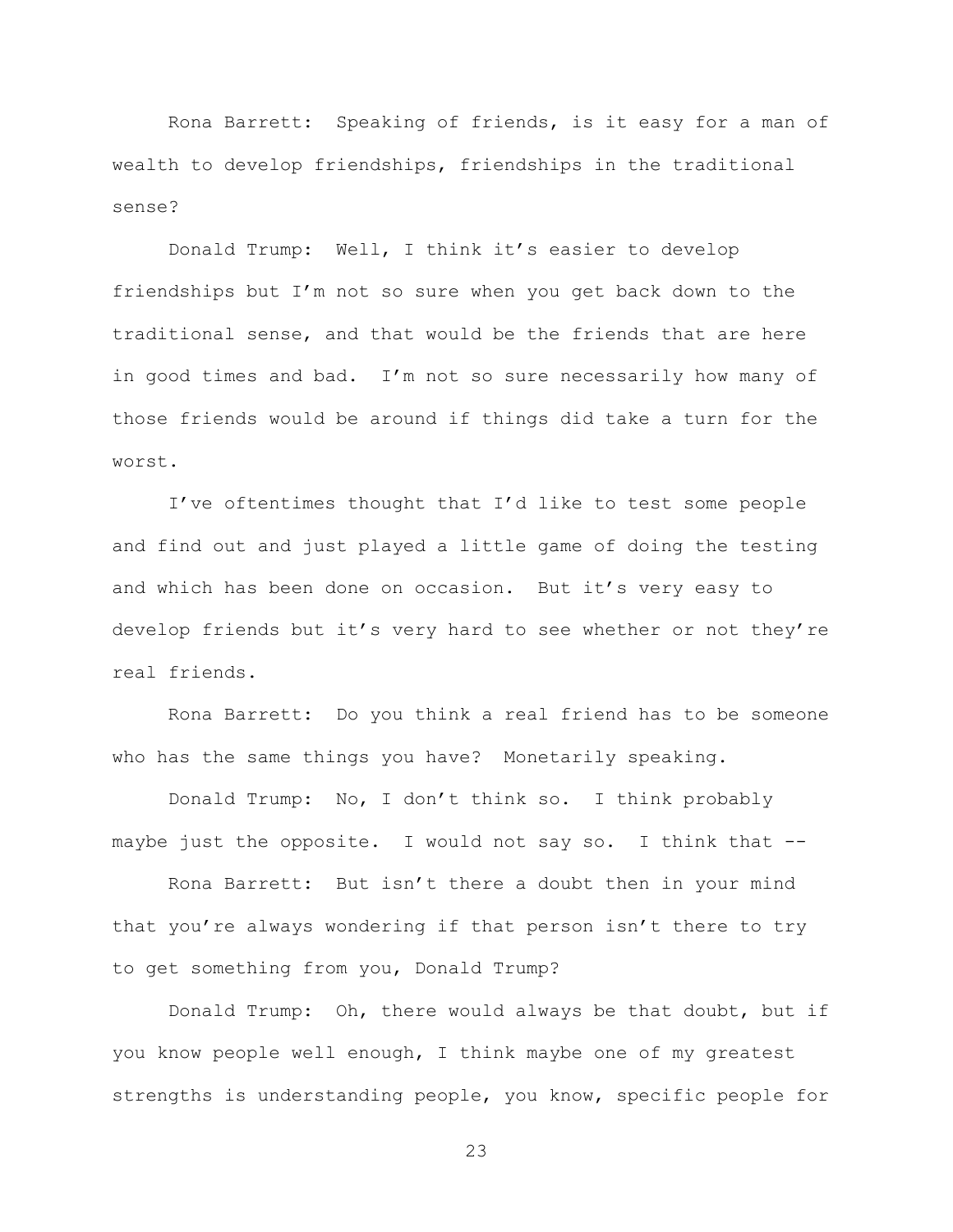specific jobs, and just understanding the human psyche of other people, maybe not even my own quite as well, but of other people. And I'd like to think that I can tell the difference between somebody that's looking for one thing and somebody that's looking for the other, Rona. But you really never can, I mean, no matter how well you understand people until there's a time of test, and we shall see what we shall see.

Rona Barrett: Do you have a best friend? Donald Trump: I have a lot of very good friends. Rona Barrett: A lot of good friends?

Donald Trump: Yeah, I would say that I have a lot of very good friends. But again, my business is so all encompassing I don't really get the pleasure of being with friends that much frankly.

Rona Barrett: This is a strange question to ask, but God forbid, you got sick in the middle of the night, and your wife and your child weren't around, and your housekeeping wasn't around, and your parents weren't around. Who would you call if you were in trouble?

Donald Trump: Maybe I'll call you Rona, you know, I mean you're such a nice woman and you look like you know your way around certainly, so maybe I'd give you a little buzz.

Rona Barrett: But I'm not your best friend there.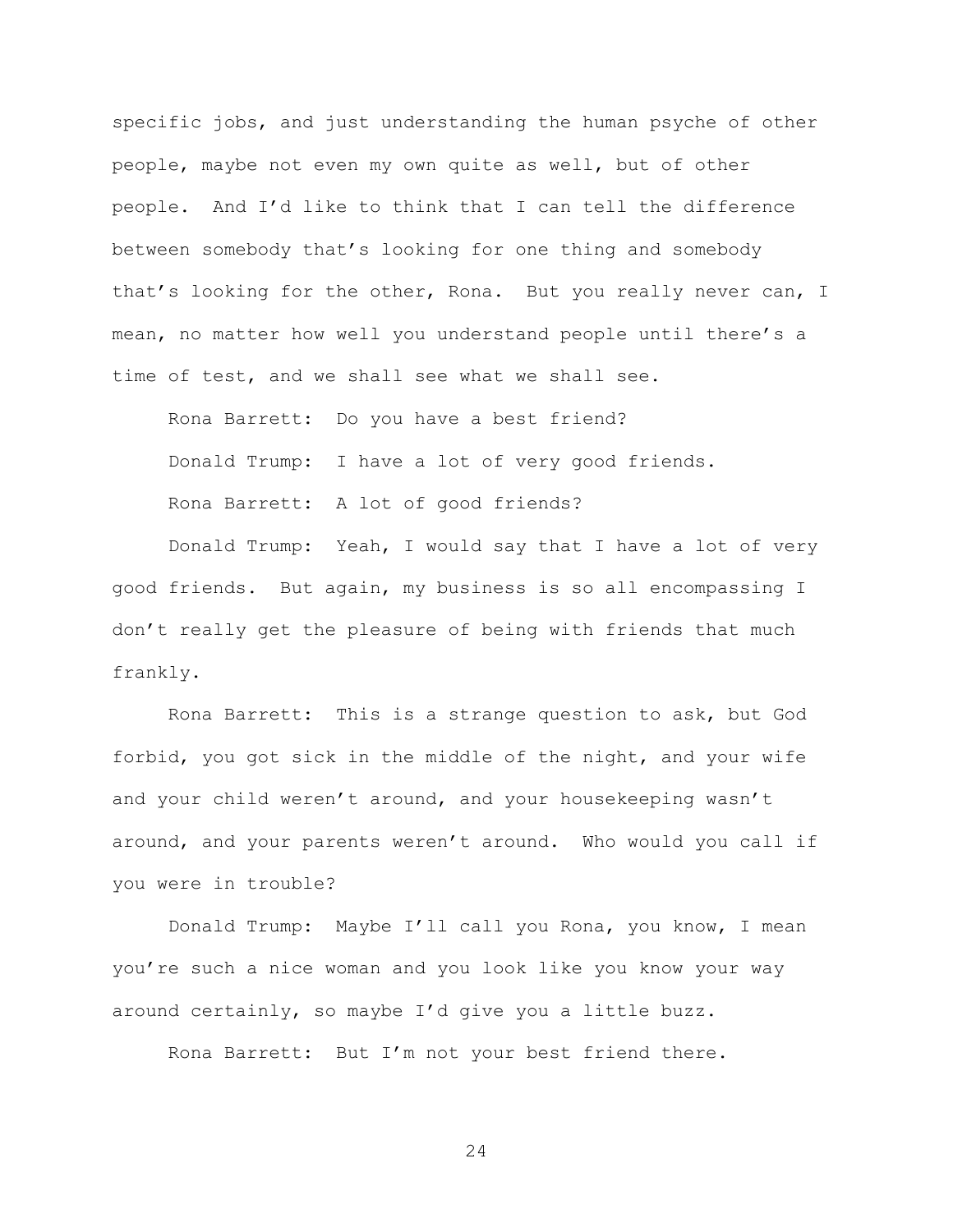Donald Trump: No. I know. I don't know. I guess I would have a list of people. Certainly, I'd have to think of one very quickly obviously if that circumstance arrived.

Rona Barrett: But if there was somebody, I would imagine that person would have been sitting right there now on the top of your head when I asked you that question.

Donald Trump: That could very well be. I'm not sure that I'd want to necessarily say that on television who that person might be.

Rona Barrett: Well, I mean you might say to me, "I have such a person but I'd rather not mention the name."

Donald Trump: Yeah, I would say that I would have - actually a few such people who I could call interchangeably. But I probably wouldn't mention who they would be.

Rona Barrett: In 30 years from now, your son will be approximately the age that you are today, would you like to see the same kind of headline as was written about you, *Father like Son*?

Donald Trump: I think that it'd be fine, but I think more important to me would be that my son would be happy, that my family would be happy. I mean, I really don't care that much whether or not he decides to go into this business or go into another business. I find this business very exciting. I find this business to be show business frankly. You know, in terms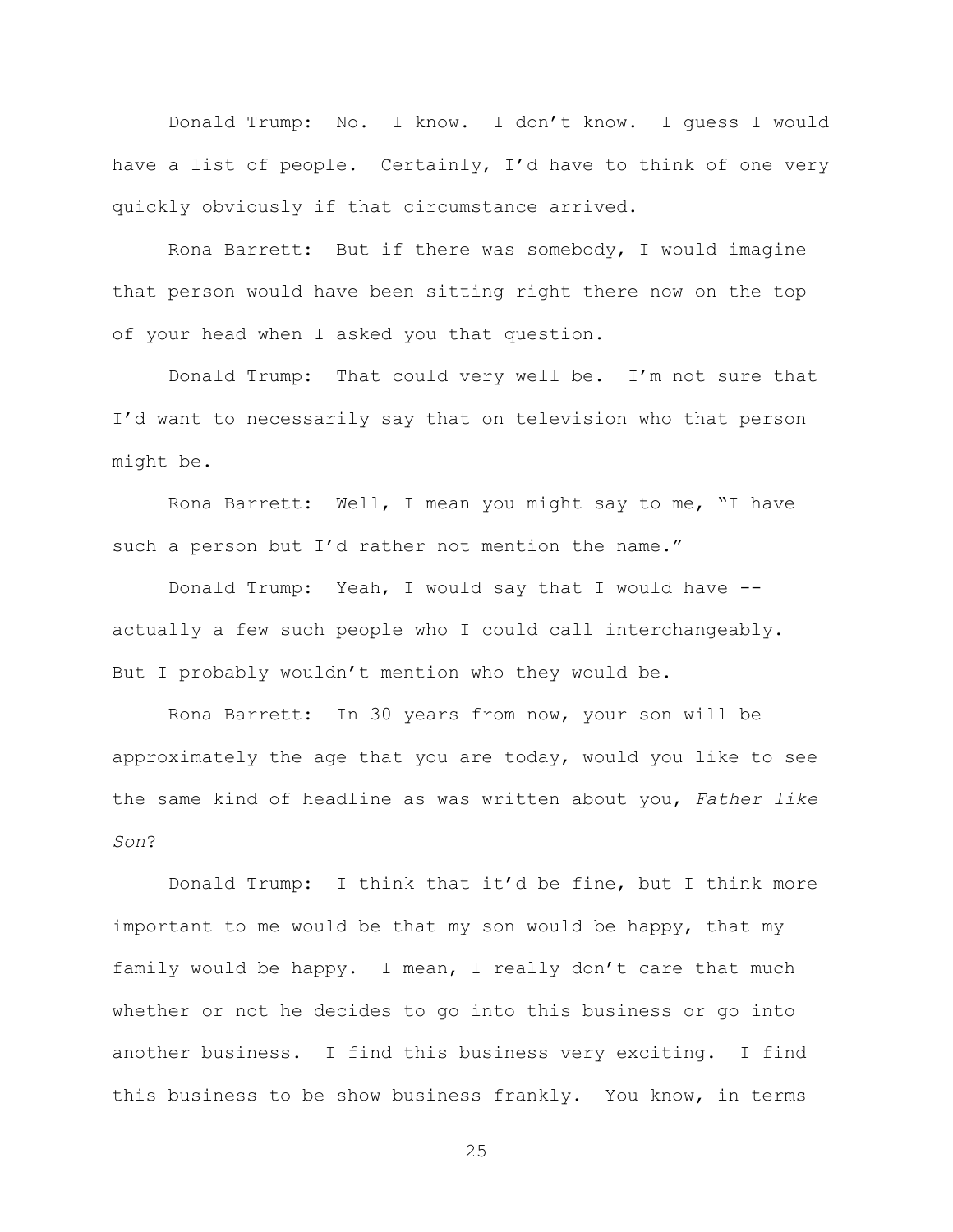of what we've done, I'd like to make it a little bit showbizzy because I don't like show business that much. I do like the real estate business but I like the concept of show business as it relates to the real estate business. But I would like my son mostly to be happy, and if he's happy then I'm really satisfied. If he'd be happy doing what I'm doing, then I'll be probably a little bit more satisfied.

Rona Barrett: Though he's only 2 1/2 or 3 at this time, do you begin to teach him about the value of a dollar?

Donald Trump: Well, I would say I haven't devoted tremendous amount of time to teaching about the value of the dollar, but he is learning about the value of life I think. Not necessarily the value of the dollar, and I think he is somebody that enjoys his life, and hopefully we can keep it that way.

Rona Barrett: It's a funny thing. A thought came to me. Lots of kids play with blocks. Your son playing with blocks doesn't necessarily mean little squares but perhaps 57th Street, and 42nd Street, and 30th Street? Do you think about that?

Donald Trump: Not really, not really, Rona. I just keep pushing along and I just hope that you know, again, I just hope that my son is going to be happy.

Rona Barrett: One day, if someone were to make a movie. You talked about show business and the relationship here. One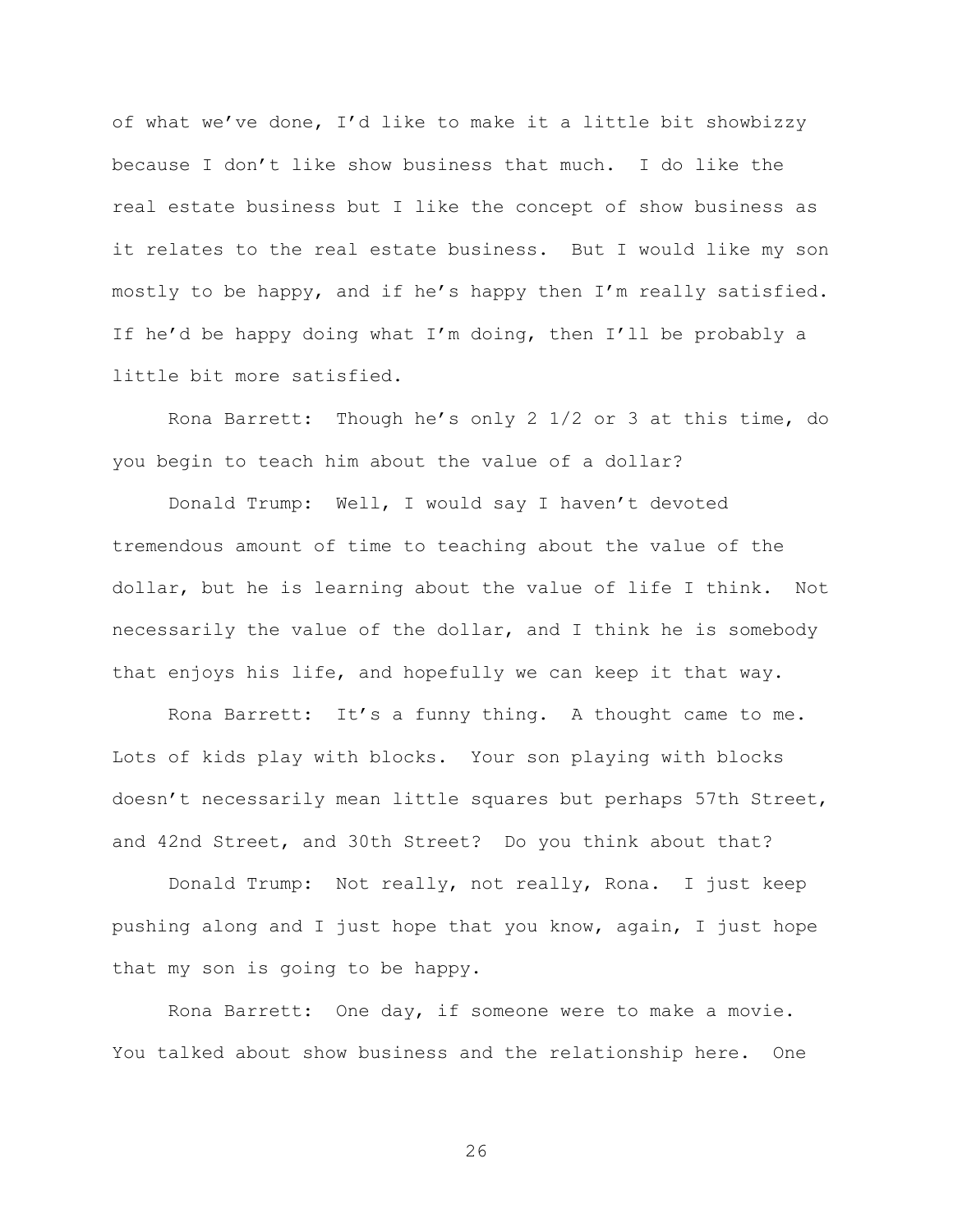day if someone were to make a movie of your life, who would you see playing yourself?

Donald Trump: Maybe myself. I have to tell you that I really -- I really could not answer that question. I really could not answer.

Rona Barrett: Are you trying to say that after you've accomplished all in real estate, you might like to try acting?

Donald Trump: Oh no, oh no. Not at all, Rona. Believe me that would be something that I would have no interest in, no interest whatsoever. I really wouldn't be able to tell you who would play the so-called leading role.

Rona Barrett: Would you like to see your life in the movies?

Donald Trump: No, not at all.

Rona Barrett: You don't think you're that exciting a person that you've had such an interesting story that you --

Donald Trump: Well, I always like to say that I think my deals are the most exciting deals. I don't necessarily want the excitement for myself, and that I've always been somewhat guarded about that. I mean I do think we probably have, and I'm not saying, it has been recognized that we are the most exciting real estate transactions in the country at this moment, and I would say that I think they're very bright themselves. They are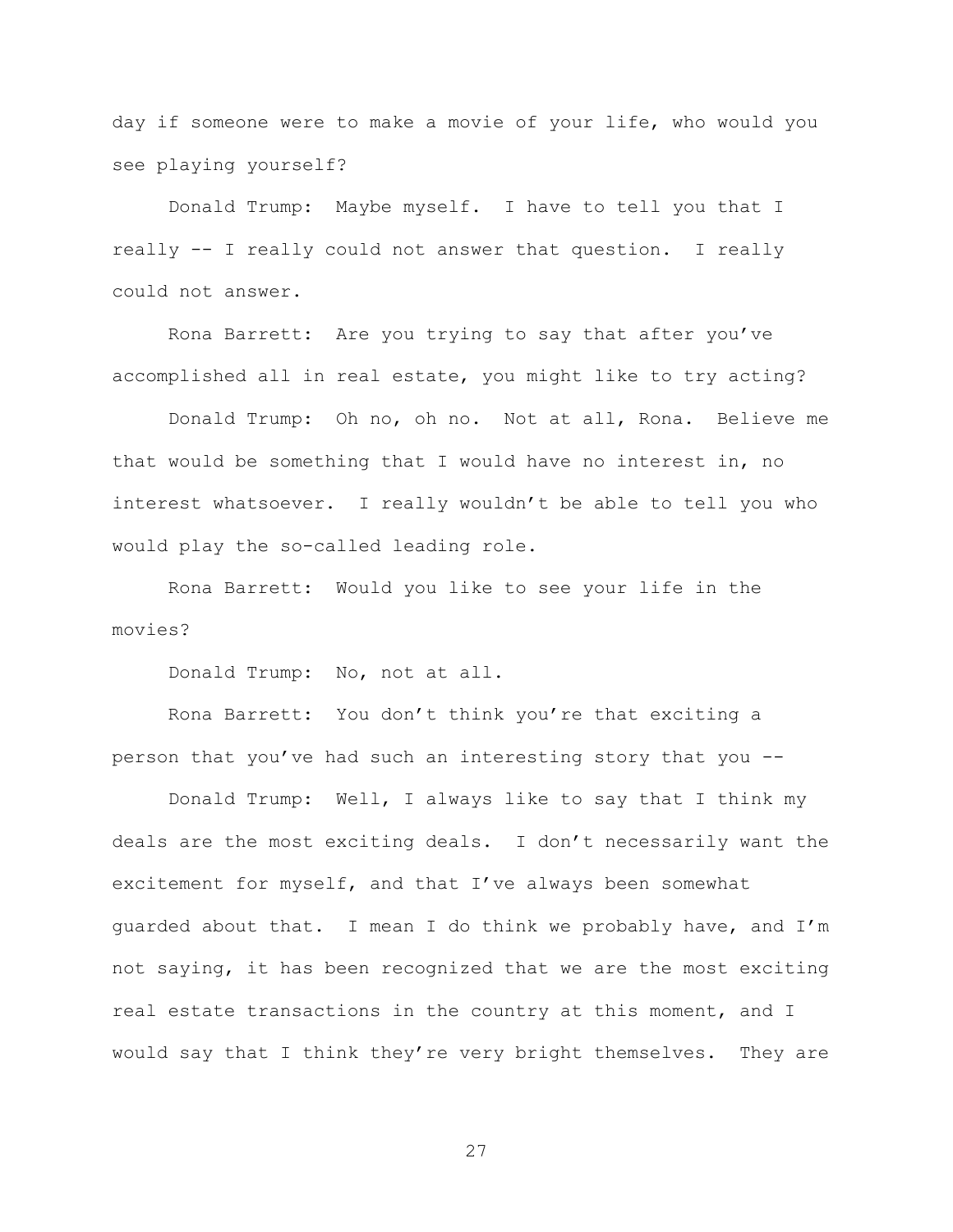very exciting, and that satisfies me. That's my excitement is it's really seeing what happens with them.

Rona Barrett: Do you have to worry about the drudgery that we have to worry about? I mean, going to the market, buying the things that you need for your house, for your homes. Do you do things like that? You have somebody who do things like that for you.

Donald Trump: No. We live a very normal life, and we always have to -- everybody has to worry about drudgery in one form or the other. But, no, we do quite a bit of work. You'd be surprised, Rona.

Rona Barrett: Can I see you one day walking the streets or going into a market and buying food for your family or for yourself?

Donald Trump: You might. I mean, if you pick the right day, it could happen.

Rona Barrett: It could happen, really? Donald Trump: It could probably happen, yes. Rona Barrett: Do you have religion? Donald Trump: Yes. Rona Barrett: I don't mean a formal religion. Do you have a philosophy I guess is what I'm saying?

Donald Trump: I think my philosophy basically is there has to be something to this. I mean we just can't be put here for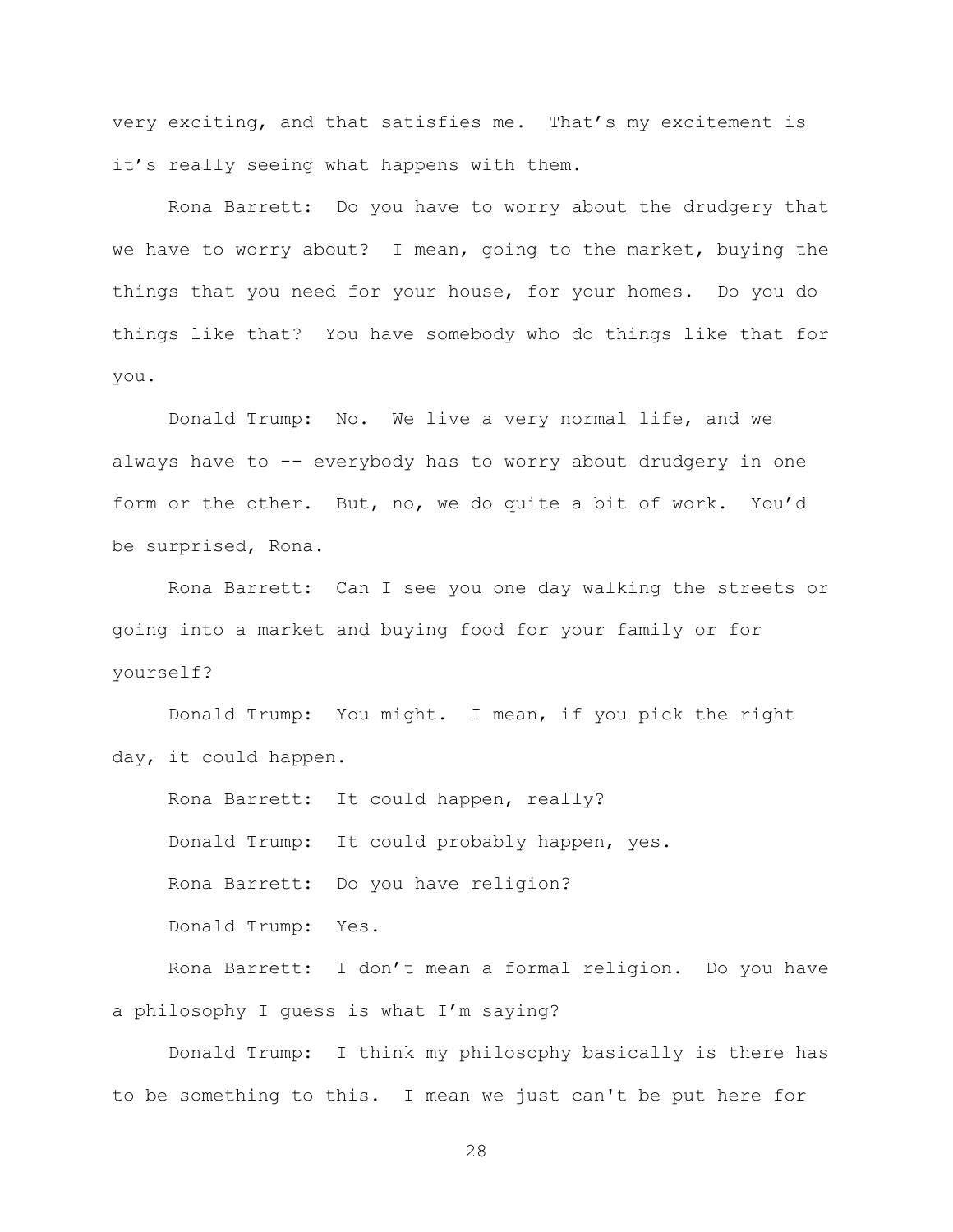the sake of living our 60, 70, 80, 90, 100 years, whatever it might be, and just end up with nothing at the end of that time after all the combat, and I really look at life to a certain extent as combat. There has to be something. I mean we have to be in a test period or there has to be something after this. Otherwise, it just seems so futile.

Rona Barrett: Now, are you metaphysical?

Donald Trump: No.

Rona Barrett: Do you believe that there is a hereafter? Donald Trump: I believe there probably is a hereafter, yes.

Rona Barrett: Do you believe that we come on earth to learn certain lessons about life?

Donald Trump: I believe we come on earth maybe as a testing period, and maybe for whatever reason. I guess again that goes back to the mind with a 1 percent and the 3 percent, that we could expand the 3 percent of the use of the mind maybe we'd be able to figure out what happens afterwards, but we probably will not be able to figure that out.

Rona Barrett: Since you brought up that thought, you must have been given some time to that idea. Why do you think in 34 years that you've been brought here?

Donald Trump: Well, I have done a couple of things which maybe on the outside don't appear to be very humanitarian but I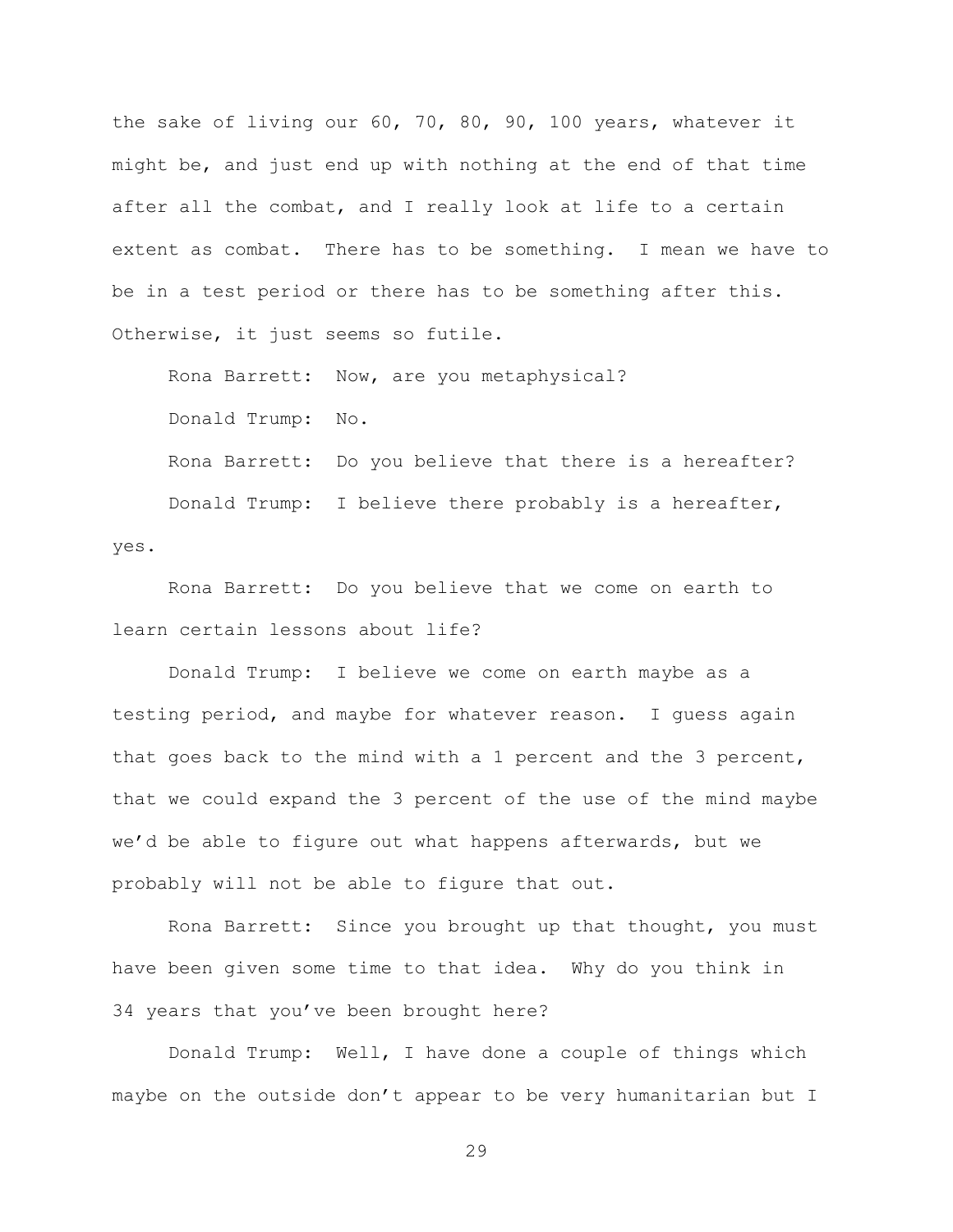think inwardly I think they probably are. We have created thousands of jobs for people that maybe wouldn't have jobs today. We've created, you know, industry in the city which again while today it's thriving and probably considered the best five years ago. At the time we did it, it was not considered to be thriving, and in my own way I suspect that we've just created a certain amount of happiness in many houses where instead of going on a welfare line or whatever the people have now come home with a nice paycheck, who are now working successfully in one of our developments. So I think in a sense maybe I was put on earth to help fulfill that function, and I think that's an important function.

Rona Barrett: Can you -- I don't like to use the word rationalize, but maybe that is the word. You received a great deal of criticism when you tore down the Bonwit building.

Donald Trump: Right.

Rona Barrett: People wanted those wonderful sculptures donated to wherever they wanted it to go, and yet you created jobs for people on the other hand by building a brand new edifice. How do you reconcile that?

Donald Trump: In that case, I reconciled it by saying the fact that that building was at that location was the only thing that gave the old building any value. If that building were in a different location, in a different city, or in a different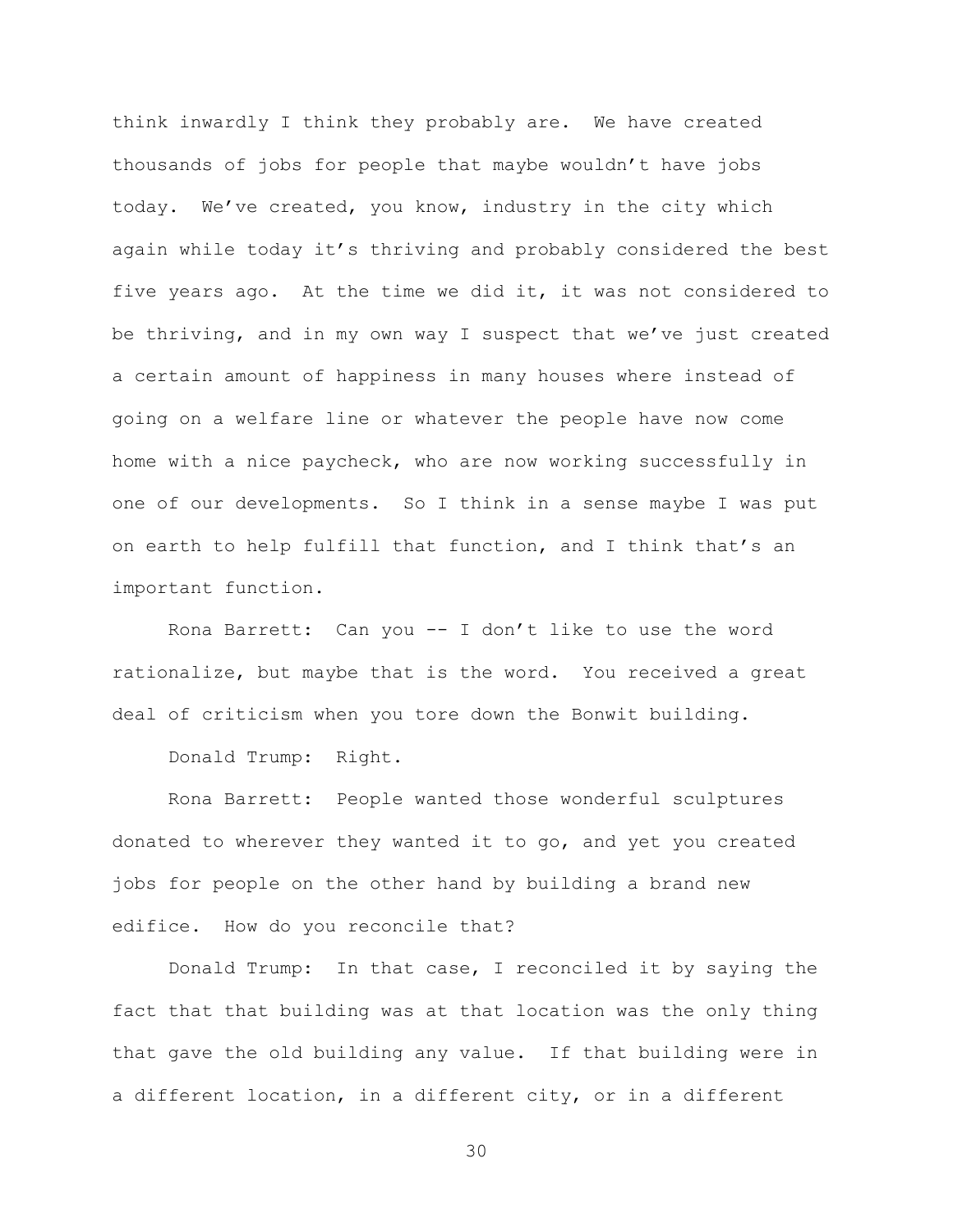borough, or whatever. It would have had no artistic value whatsoever. It just happened to be sitting at the corner of Fifth Avenue and 57th Street, and that gave it a false value as a building itself. The second thing is I do value human life and human safety, and having taken those down, I can tell you that if we try to save them, it's very possible, and they were 15 feet high. There were about a foot thick of solid concrete and stone, and if anybody ever tried to take them down, there was a very substantial chance that they would have slipped on to Fifth Avenue, and if that would have happened, people would have been very badly hurt and killed below. The process of trying to redeem or trying to save things of little or no artistic merit, based on some basic criticism, getting back to the word criticism, was to me not worth the safety of peoples' lives.

Rona Barrett: That's it?

Donald Trump: Oh absolutely. That will always take precedent with me.

Rona Barrett: It seems to me that anyone who has acquired the kind of wealth that you have, has had to make some compromises. Do you have any regrets?

Donald Trump: About that particular aspect? Rona Barrett: About that and anything else.

Donald Trump: No, I don't have any regrets about that. I can tell you just crazy, crazy things happened. As you have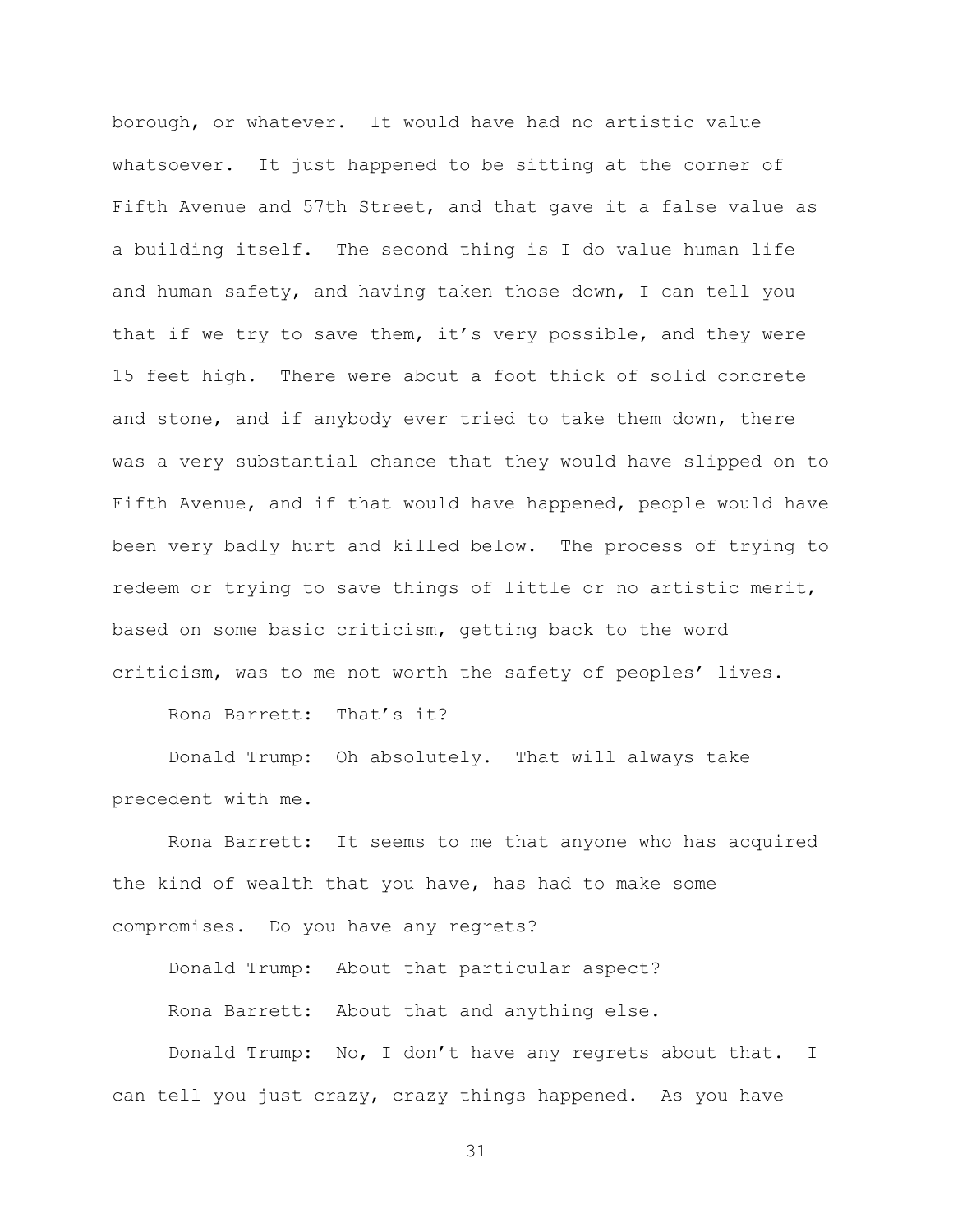just said, we've gotten tremendous amount of publicity because we ripped down the Bonwit Teller building, and people considered it landmark status, and people considered it this and that. I would have assumed there would have been negative publicity. What's happened is we've gotten literally thousands of phone calls because of that publicity, and people wanting to move in to that building. So it's had an exact reverse -- it's a phenomenon as far as I'm concerned, but the human mind is the greatest phenomenon of all I suspect. But we've gotten actually a very positive response from people. Most people understand that in order to make progress, you have to do things which are not necessarily going to make you the most popular boy in the block, and that's what we did. In that case, we had a decision to make and we had to make a decision.

Rona Barrett: Is that something you learned all by yourself, or was instilled in you by your father or your grandparents, or anyone?

Donald Trump: I think maybe it's something that was instilled, and maybe it's something that you've learned through a little bit of trial and error over the years. I think this country maybe is a good example. I just don't feel the country is going forward in the proper direction. We could have made quick decisions and we would have been a lot better off than the way we've been sitting around over the last couple of years, and

```
32
```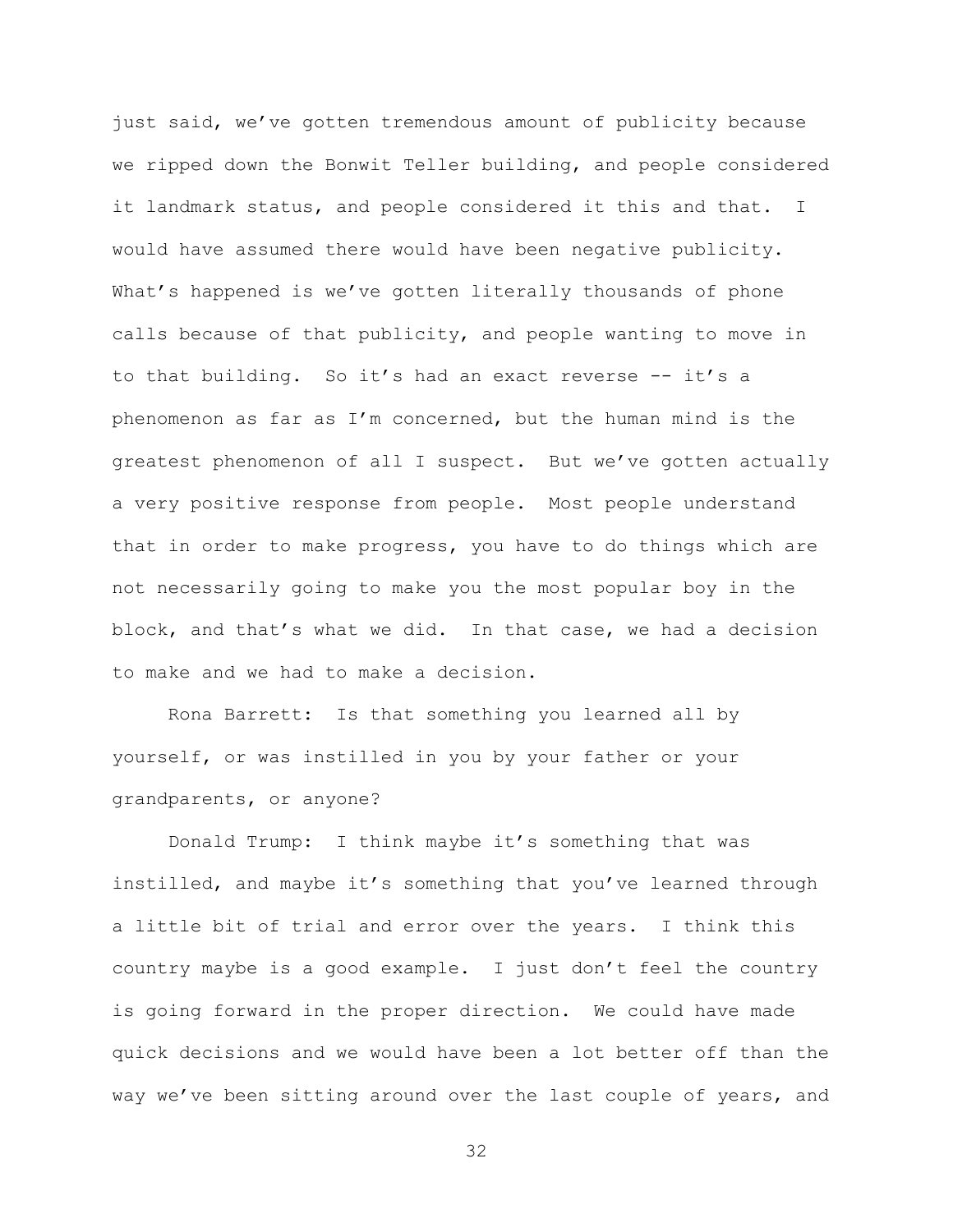just watching everybody else do everything, and we just sit back and take everybody's abuse. It's a very sad situation that somebody isn't there making the decisions and pushing the right and proper  $--$  I don't want to use the word buttons frankly  $-$ but pushing the right lever so that we can go out and do things as we're supposed to be doing them.

Rona Barrett: You are a mover. You are a doer. If you could make America perfect, how would you do it?

Donald Trump: Well, I think that America is a country that has tremendous, tremendous potential. I think that much like the mind I think that America is using very, very little of its potential. I feel that this country with the proper leadership can go on to become what it once was, and I hope, and certainly hope, that it does go on to be what it should be.

Rona Barrett: What should it be?

Donald Trump: It should really be a country that gets the respect of other countries.

Rona Barrett: Is respect the most important thing in your opinion?

Donald Trump: Respect can lead to other things. When you get the respect of the other countries, then the other countries tend to do a little bit as you do, and you can create the right attitudes. The Iranian situation is a case in point. That they hold our hostages is just absolutely, and totally ridiculous.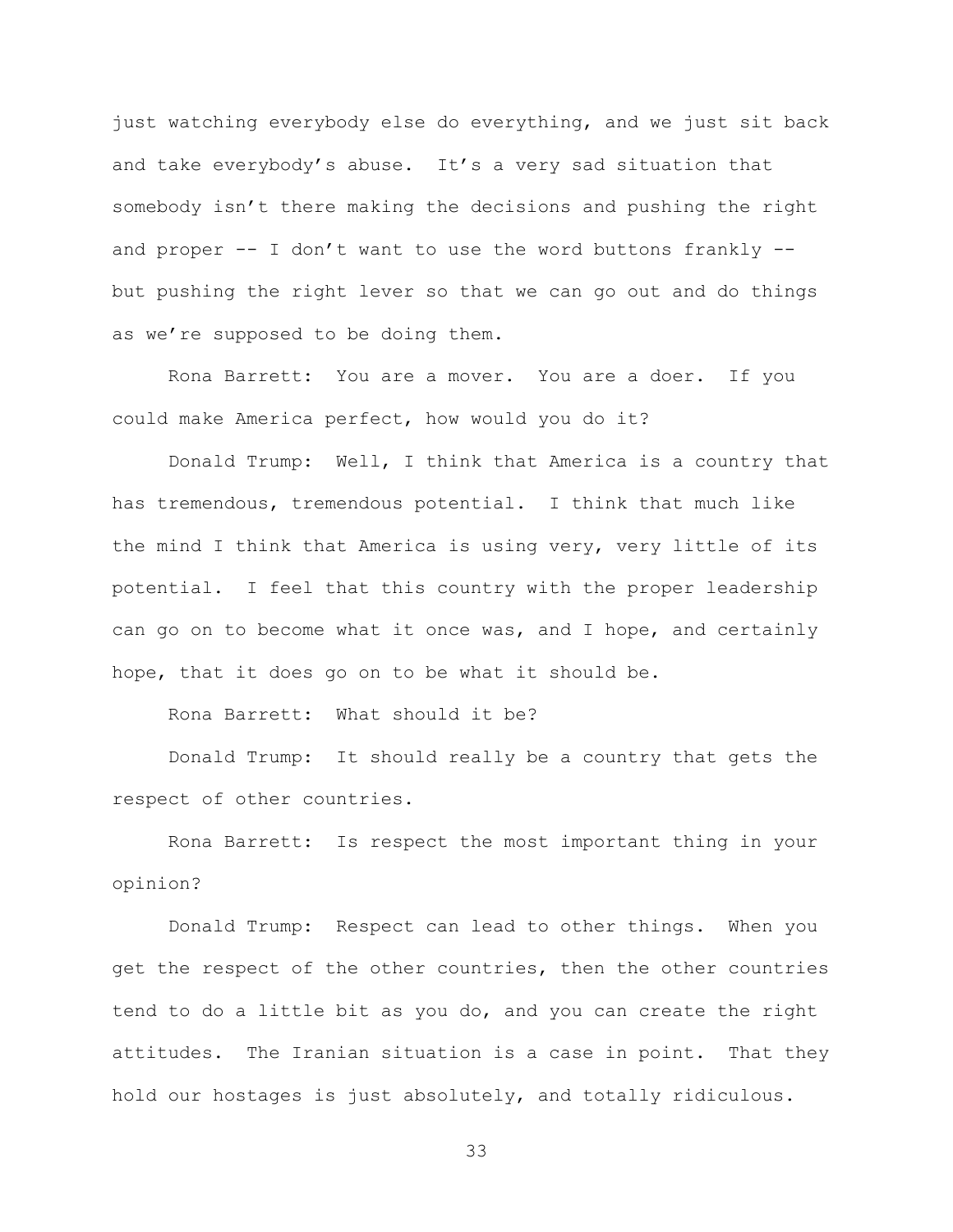That this country sits back and allows a country such as Iran to hold our hostages, to my way of thinking, is a horror, and I don't think they'd do it with other countries. I honestly don't think they'd do it with other countries.

Rona Barrett: Obviously you're advocating that we should have gone in there with troops, et cetera, and brought our boys out like Vietnam.

Donald Trump: I absolutely feel that, yes. I don't think there's any question, and there is no question in my mind. I think right now we'd be an oil-rich nation, and I believe that we should have done it, and I'm very disappointed that we didn't do it, and I don't think anybody would have held us in abeyance. I don't think anybody would have been angry with us, and we had every right to do it at the time. I think we've lost the opportunity.

Rona Barrett: Donald, would you have wanted to be one of those men to have gone to Iran, and then taken those fellows out?

Donald Trump: No, I wouldn't have wanted to be, but I would have done it.

Rona Barrett: Would you?

Donald Trump: Absolutely. If I were the age, if I were in the military.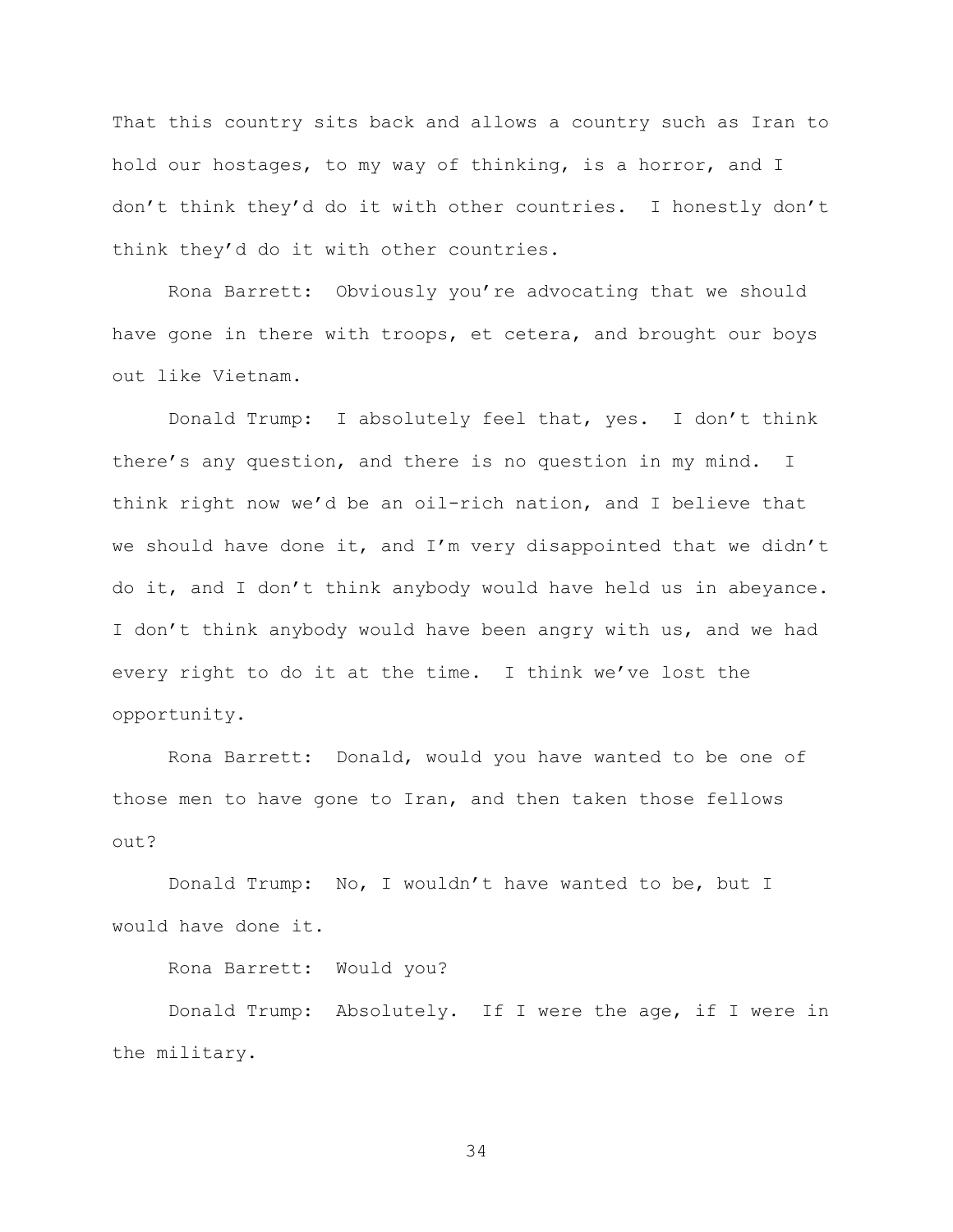Rona Barrett: You know a lot of those fellows who went for that aborted coup, who were 34-years-old and older. They were your age.

Donald Trump: That's right.

Rona Barrett: If you were called upon, would you? I know it's easy to say, "Yes, of course I would go," but if the phone rang right now, and someone from the selective service would say, "Donald, we're taking every young man, 34 years of age. We're sending him to war." Would you go to war?

Donald Trump: No, I don't see a war. You see the war is - - this is not a Vietnam situation fortunately. The war in fact with Iraq --

Rona Barrett: There is a war raging there right now.

Donald Trump: Oh yes, there is a war, and it's a war where nobody has any tanks, has any guns. It's a war where everyone is standing around. That would have been the easiest victory we would have ever won, in my opinion.

Rona Barrett: Well, when I look at television, I see men being shot up like being blown off.

Donald Trump: But you're talking about two non-existent armies. I mean Iran has an army composed of American equipment without parts and without anything else, and Iraq has a very weak army, and they're just really fighting each other, and it's almost hand-to-hand combat if you see now. It's a sad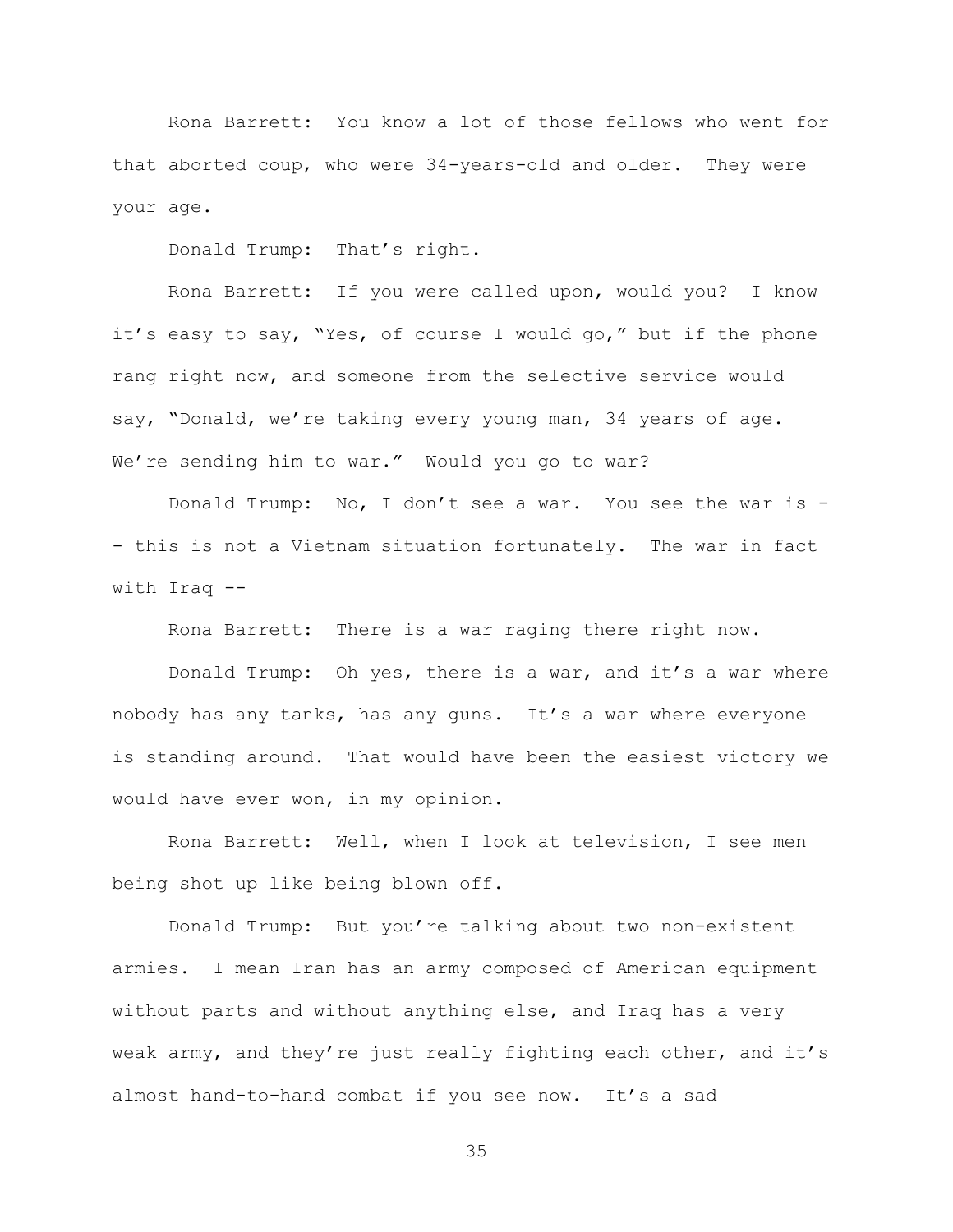situation, Rona, but it's a situation which ultimately is going to get much worse. That little sparkle of war, that little sparkle, is going to lead in my opinion to a much, much greater conflict, and I think that's very unfortunate. I think a lot of it has to do with this country and the fact that this country is not more involved in terms of setting policy in that area.

Rona Barrett: Do you think perhaps that the oil industry is responsible for this as the late Shah once implied?

Donald Trump: I wouldn't want to criticize the oil industry because I wouldn't know enough about it but I can tell you that I think this country is responsible for that war by its own weaknesses. I don't think you'd have this war if they - again using the other word, if we were respected, properly respected as a country and as a people, and as a nation. I don't think that you would have the war going on right now between Iran and Iraq. I don't think that Iran would have our hostages for 10 minutes if they respected this country. I don't believe they would have our hostages for 10 minutes.

Rona Barrett: For some people the ultimate goal in life has been becoming the President of the United States, would you like to be the President of the United States?

Donald Trump: I really don't believe I would, Rona. But I would like to see somebody as the president who could do the job, and there are very capable people in this country.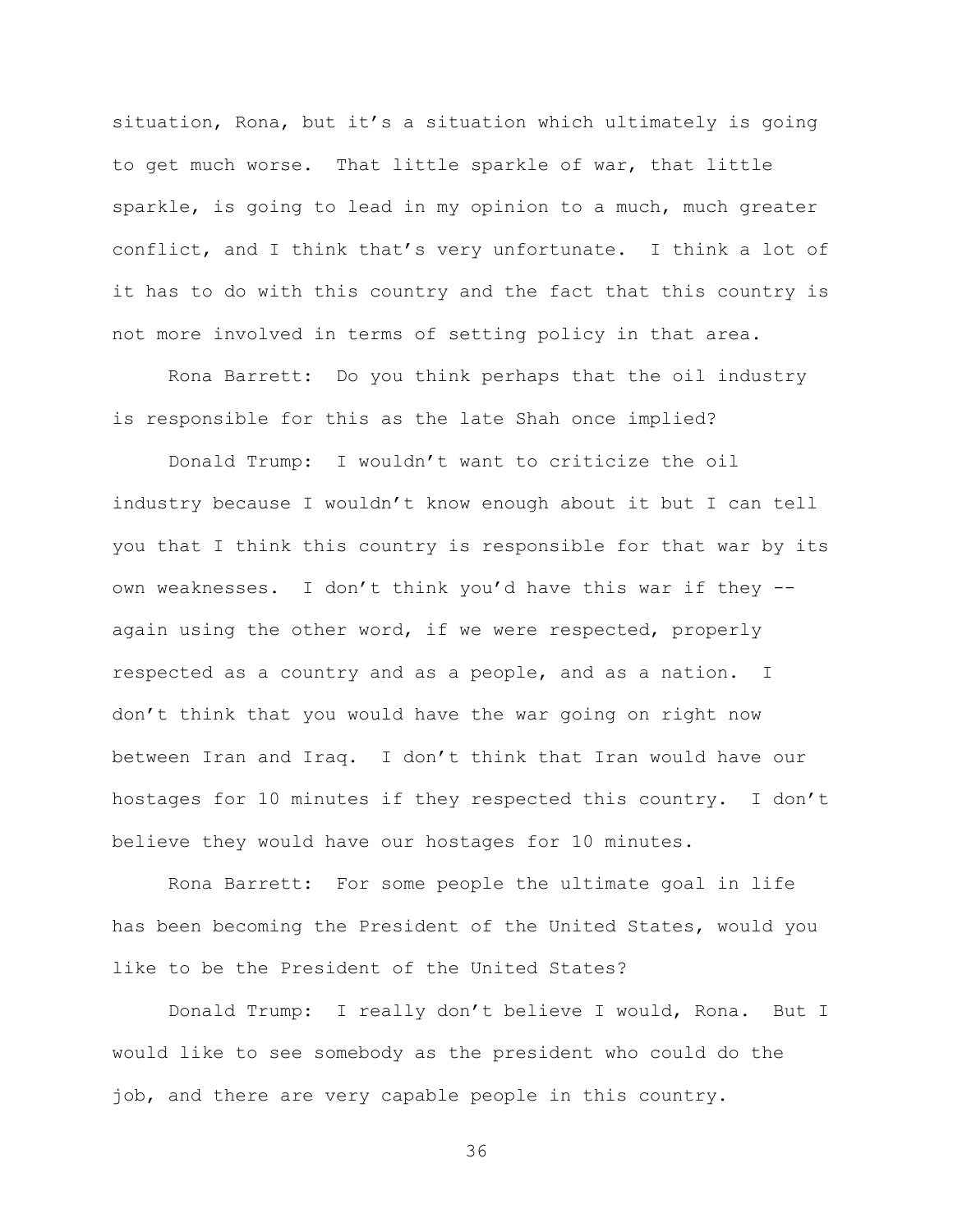```
Rona Barrett: Most people who are capable and not running 
for office. Most men are frightened of politics today.
```
Donald Trump: It is a shame, isn't it?

Rona Barrett: Yes.

Donald Trump: It is a shame. The most capable people are not necessarily running for political office, and that is a very sad commentary on the country. They head major corporations, and they had this and that, but they are not running for political office.

Rona Barrett: Why wouldn't someone like yourself run for political office? You have all the money that you possibly need. You've accomplished a great deal even though you are only 34. I know there's a lot of things that you possibly can do in the years ahead. Why wouldn't you dedicate yourself to public service?

Donald Trump: Because I think it's a very mean life. I would love, and I would dedicate my life to this country but I see it as being a mean life, and I also see it in somebody with strong views, and somebody with the kind of views that are maybe a little bit unpopular, which may be right, but may be unpopular, wouldn't necessarily have a chance of getting elected against somebody with no great brain but a big smile. That's a sad commentary for the political process.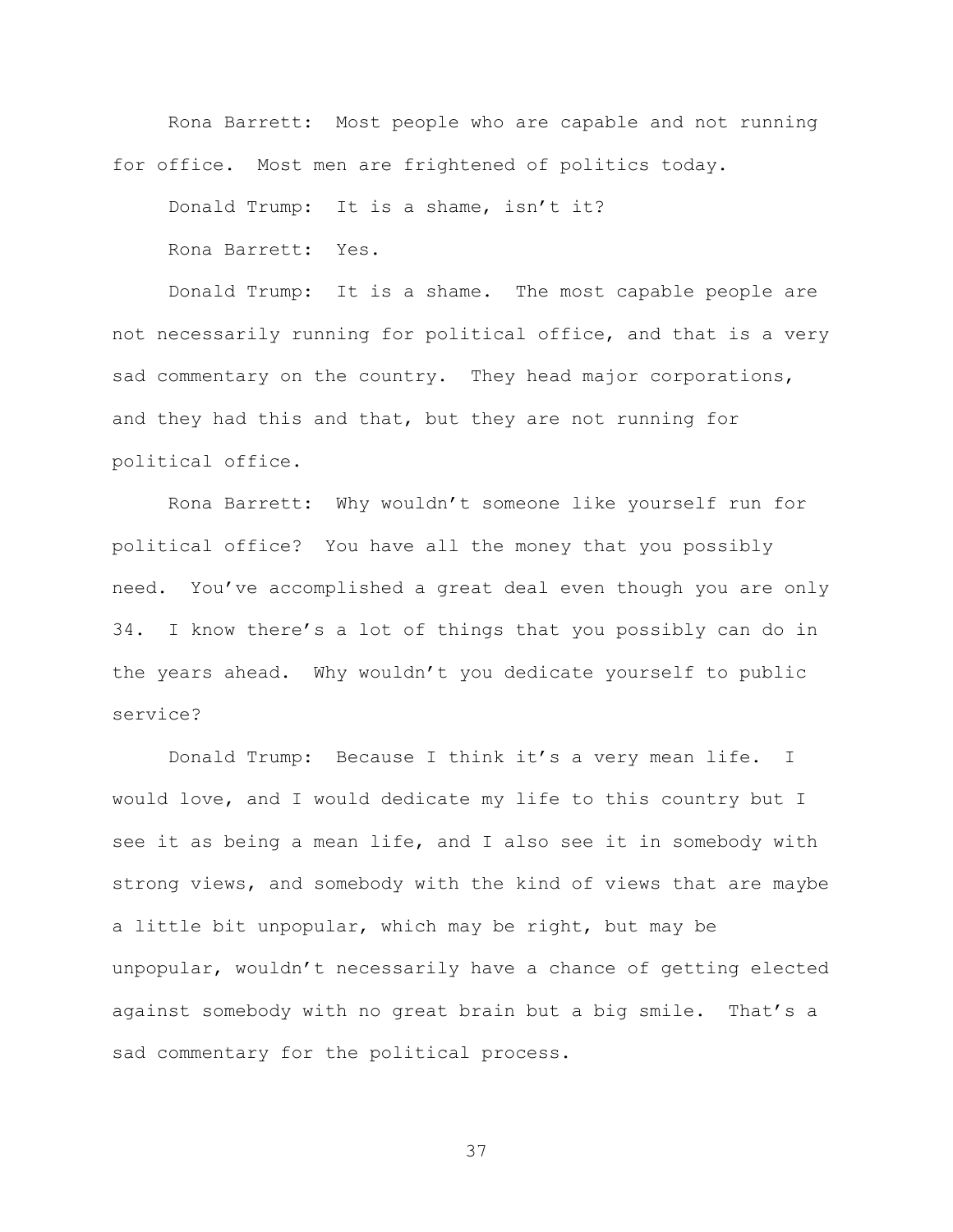Rona Barrett: Television in a strange way has ruined that process, hasn't it?

Donald Trump: It's hurt the process very much. I mean the Abraham Lincoln's of the world. Abraham Lincoln would probably not be electable today because of television. He was not a handsome man, and he did not smile at all. He would not be considered to be a prime candidate for the presidency, and that's a shame, isn't it?

Rona Barrett: But if all the men are like you, then when are we going to get somebody who might be good?

Donald Trump: I don't know. I hope it's around the corner, but I don't know. I really don't know. What I would like to be involved in is trying to help choose somebody, or working with a group of people whereby they put up a candidate who would be acceptable to be a presidential, you know, to be the president. The country if we have the one man, and it's really not that big a situation. You know people say, "Well, what could anybody do as president?" One man could turn this country around. The one proper president could turn this country around. I firmly believe that.

Rona Barrett: You think there is one man?

Donald Trump: There is one man that can turn this country around. I could tell you, I know a number of people that would be excellent presidents. I will not tell you who they are, but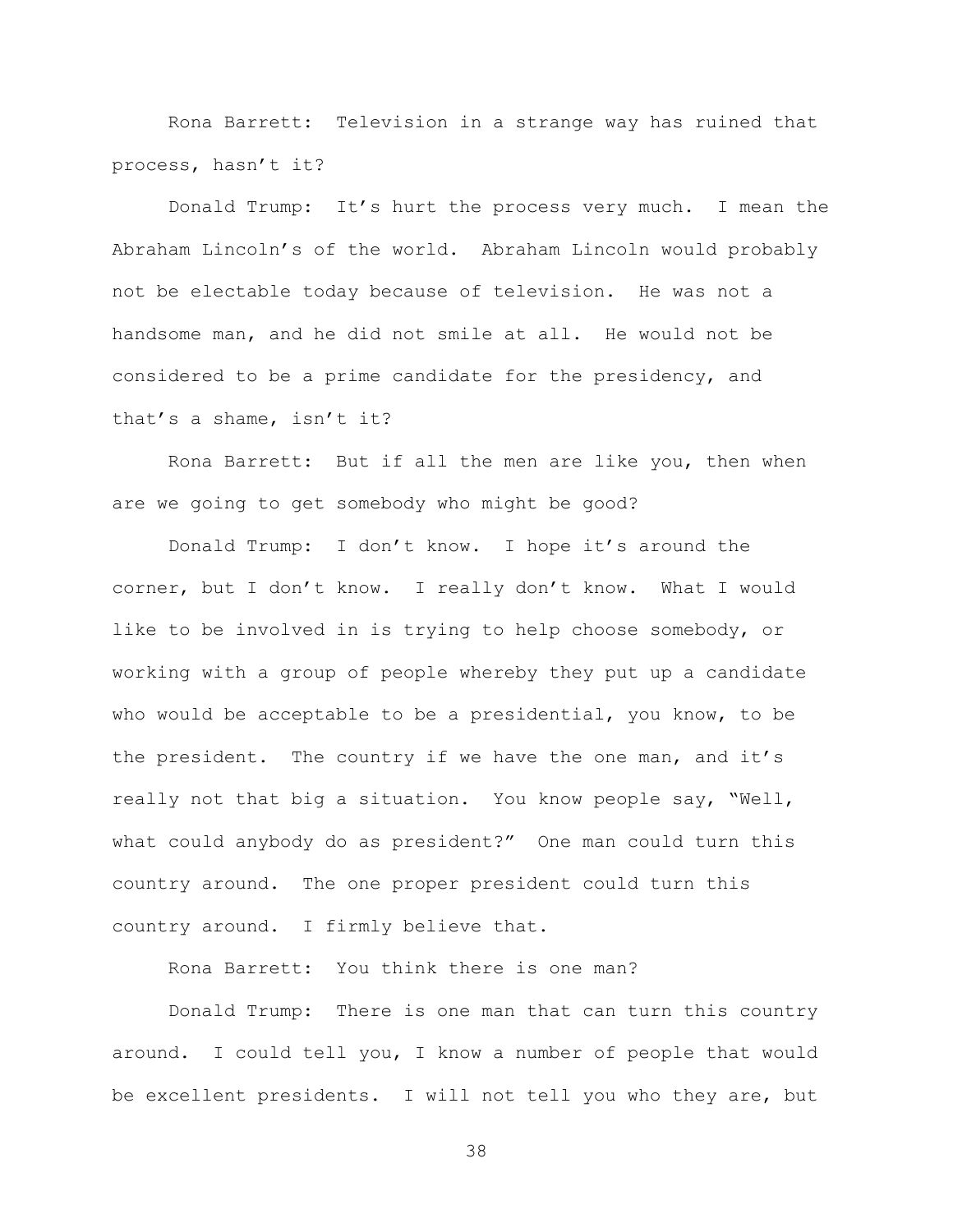I know a number of people that could be excellent presidents of this country. But they are not running for political office. They are not in political office. They are extraordinarily brilliant. They are very, very confident. They are leaders. They have the respect of everybody, and they would be fabulous presidents. But they're not running for political office, and I think that's very sad, and I think you said it. Maybe television is a thing that most hurt the political process in this country.

Rona Barrett: If you lost your fortune today, what would you do tomorrow?

Donald Trump: Maybe I'd run for president. I don't know. Rona Barrett: You mean you think you have to be bankrupt, with not a dime in your pocket in order to be a good president?

Donald Trump: No, I'm only kidding. You know when I say that of course I'm being somewhat fictitious. But I have to tell you a lot of people would vote for you if you were in that position because they feel sorry for you, and again I think that's a very sad commentary. I think that's a very sad commentary.

Rona Barrett: Yet every man who has aspired to the White House in recent years has been a millionaire and better.

Donald Trump: Well, that could be but I don't consider millionaires are better. If you know, Plaines, Georgia, I'm not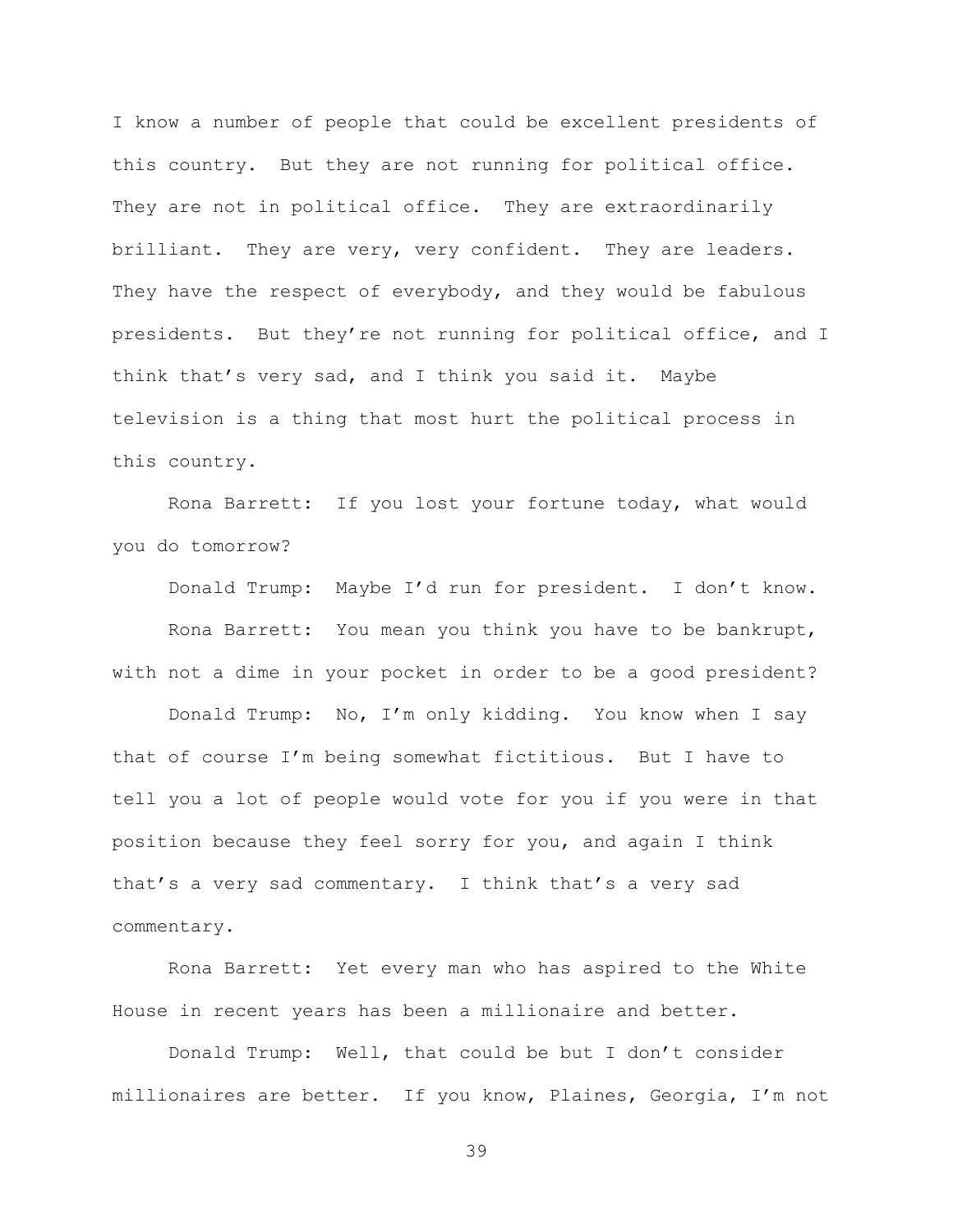sure if that's necessarily a millionaire or better. I really look at a person's mind and his own individual confidence, not necessarily his wallet.

Rona Barrett: Do you think there's a distinction between millionaires and millionaire?

Donald Trump: Oh, absolutely. There's a great distinction.

Rona Barrett: What is the distinction?

Donald Trump: I mean millionaires today are -- they've done a study that there are 500,000 millionaires in the United States, and this or that. Well, I look at really again -- I don't like to look at the distinction between wealth and wealth, because once you've attained a certain wealth, it all doesn't really matter. I really like to look at the individual characteristics of a person and to see whether or not that person is really what I like a person to be.

Rona Barrett: Do you think wealth corrupts?

Donald Trump: No. I think it can but I don't think it does in all cases. It certainly can corrupt.

Rona Barrett: Fred said that there were two things in life, love and work. If you had to choose one, which would you choose?

Donald Trump: I don't think I could choose one. I think I'd choose both, and I think they can both work hand in hand.

 $4<sub>0</sub>$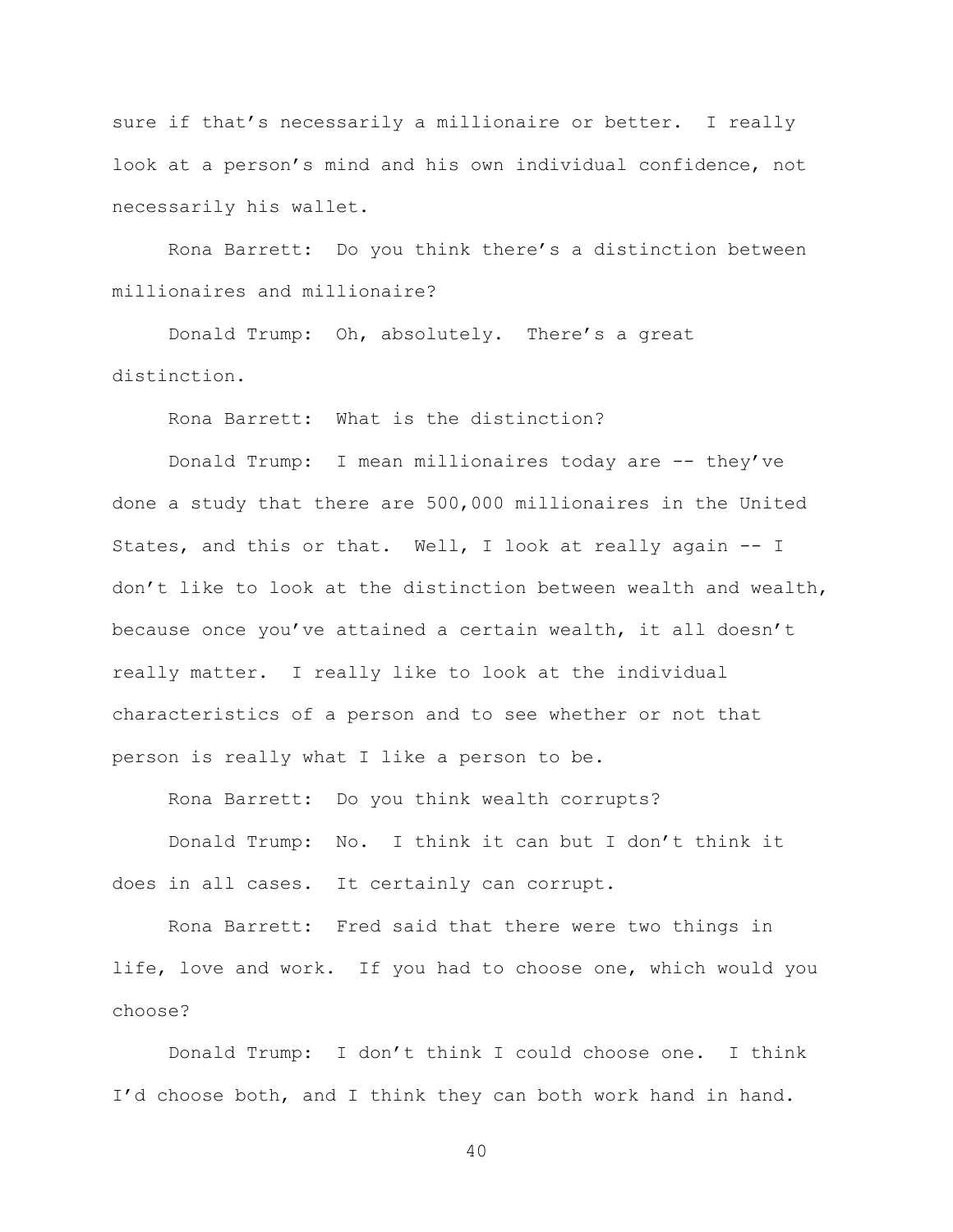In fact I think your love can be increased, and I think your work can be increased by the other. I believe they can each increase the value of the other.

Rona Barrett: But if you had to choose one, if it was a life and death situation, which one would you choose?

Donald Trump: I would probably choose love.

Rona Barrett: You would?

Donald Trump: I think so, yes.

Rona Barrett: Despite the fact that you spent all your time working, achieving, creating.

Donald Trump: Well, you know, when I say love, I'm also saying it in the positive sense that I also consider my work to be love. So I assume that I can get away with that little answer and we can maybe leave it at that.

Rona Barrett: Great wealth means power and influence. How do you view it? How do you use it?

Donald Trump: I'm not sure that it does mean power and influence. I think it means if you can live the way you want to live without anybody looking over your shoulder necessarily. I'm not sure that it means power. I'm not sure that it means influence. I think it can lead to power and it can lead to influence if you use it in a certain way, and if that's what you're looking for, and if you have the right up here. But I'm not really sure that great wealth means power or influence.